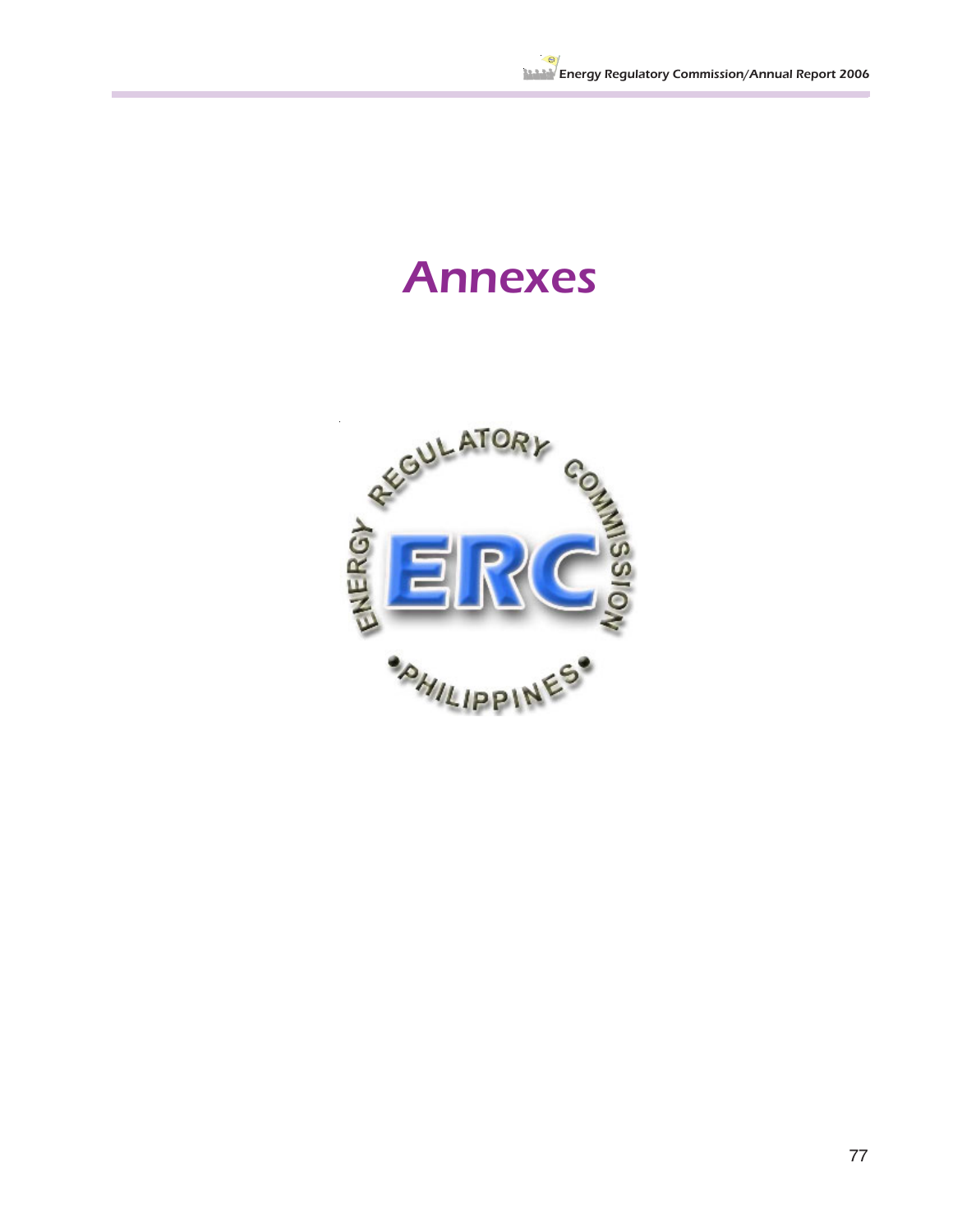## **ANNEX "1"**

## THE 193 CASES DECIDED IN THE YEAR 2006

|               | <b>CASE</b><br><b>NUMBER</b> | <b>CASE TITLE</b>                                                                                                  | <b>APPLICANT/</b><br><b>COMPLAINANT/</b><br><b>RESPONDENT</b> | <b>DECISION</b>                                                                                 |
|---------------|------------------------------|--------------------------------------------------------------------------------------------------------------------|---------------------------------------------------------------|-------------------------------------------------------------------------------------------------|
| 1             | 2006-503 CC                  | Marwin D. Tesalona vs. Manila Electric<br>Company (MERALCO)                                                        | Marwin D. Tesalona                                            | <b>Decision dated November</b><br>30, 2006. The case was<br>declared closed and<br>terminated.  |
| $\mathcal{P}$ | 2006-489 CC                  | Blesida de la Cruz vs. Manila Electric<br>Company (MERALCO)                                                        | Blesida de la Cruz                                            | <b>Decision dated November</b><br>29, 2006. The case was<br>declared closed and<br>terminated.  |
| 3             | 2006-444 CC                  | Gliceria Dorado vs. Manila Electric<br>Company (MERALCO)                                                           | Gliceria Dorado                                               | <b>Decision dated November</b><br>29, 2006. The case was<br>declared closed and<br>terminated.  |
| 4             | 2006-443 CC                  | Catalina Bartolome                                                                                                 | Catalina Bartolome                                            | <b>Decision dated December 5,</b><br>2006. The case was<br>declared closed and<br>terminated.   |
| 5             | 2006-438 CC                  | Edgardo Tongohan vs. First Laguna<br>Electric Corporation (FLECO)                                                  | Edgardo Tongohan Vs.<br>Fleco                                 | <b>Decision dated November</b><br>29, 2006. The case was<br>declared closed and<br>terminated.  |
| 6             | 2006-437 CC                  | Restituto G. Dalisay vs. First Laguna<br>Electric Corporation (FLECO)                                              | Restituto G. Dalisay Vs.<br>Fleco                             | <b>Decision dated November</b><br>29, 2006. The case was<br>declared closed and<br>terminated.  |
| 7             | 2006-428 CC                  | Marina D. Gillera vs. Manila Electric<br>Company (MERALCO)                                                         | Marina D. Gillera                                             | <b>Decision dated September</b><br>19, 2006. The case was<br>declared closed and<br>terminated. |
| 8             | 2006-427 CC                  | Daria Himongala vs. Manila Electric<br>Company (MERALCO)                                                           | Daria Himongala                                               | <b>Decision dated October 4,</b><br>2006. The case was<br>declared closed and<br>terminated.    |
| 9             | 2006-417 CC                  | Susie Beltran vs. Manila Electric Company<br>(MERALCO)<br>Divina D. Yermo vs. Manila Electric<br>Company (MERALCO) | Susie Beltran                                                 | Decision dated October 12,<br>2006. The case was<br>declared closed and<br>terminated.          |
| 10            | 2006-414 CC                  | Divina D. Yermo vs. Manila Electric<br>Company (MERALCO)                                                           | Divina D. Yermo                                               | <b>Decision dated November</b><br>13, 2006. The case was<br>declared closed and<br>terminated.  |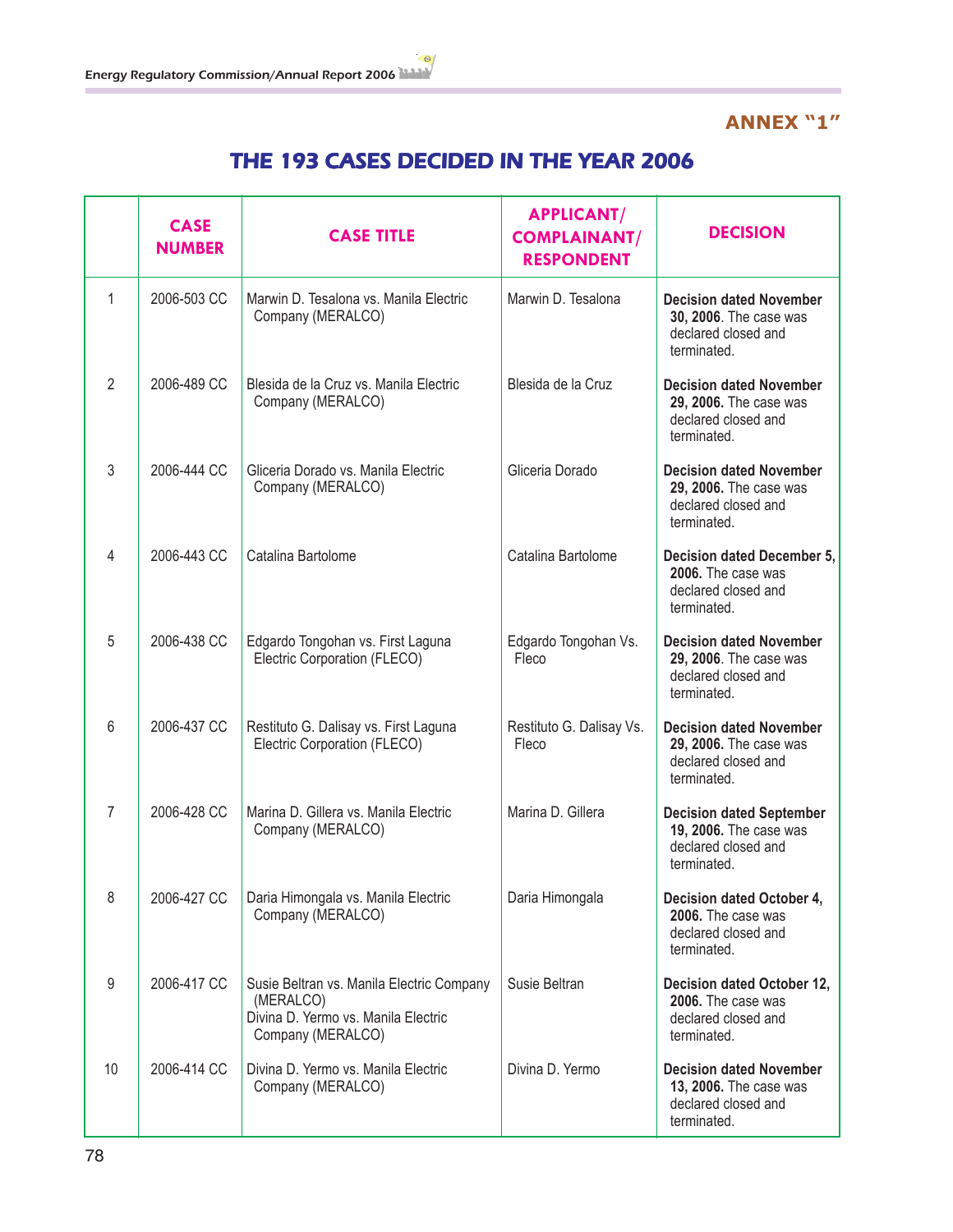

|    | <b>CASE</b><br><b>NUMBER</b> | <b>CASE TITLE</b>                                           | <b>APPLICANT/</b><br><b>COMPLAINANT/</b><br><b>RESPONDENT</b> | <b>DECISION</b>                                                                                 |
|----|------------------------------|-------------------------------------------------------------|---------------------------------------------------------------|-------------------------------------------------------------------------------------------------|
| 11 | 2006-413 CC                  | Celso L. Integro vs. Manila Electric<br>Company (MERALCO)   | Celso L. Integro                                              | <b>Decision dated November</b><br>23, 2006. The case was<br>declared closed and<br>terminated.  |
| 12 | 2006-409 CC                  | Carmelita L. Co vs. Manila Electric<br>Company (MERALCO)    | Carmelita L. Co                                               | <b>Decision dated September</b><br>13, 2006. The case was<br>declared closed and<br>terminated. |
| 13 | 2006-406 CC                  | Marilou M. Tungol vs. Manila<br>Electric Company (MERALCO)  | Marilou M. Tungol                                             | <b>Decision dated September</b><br>27, 2006. The case was<br>declared closed and<br>terminated. |
| 14 | 2006-405 CC                  | Ma. Agnes Obanil vs. Manila Electric<br>Company (MERALCO)   | Ma. Agnes Obanil                                              | <b>Decision dated November</b><br>30, 2006. The case was<br>declared closed and<br>terminated.  |
| 15 | 2006-395 CC                  | Almen E. Suarez vs. Manila Electric<br>Company (MERALCO)    | Almen E. Suarez                                               | <b>Decision dated November</b><br>30, 2006. The case was<br>declared closed and<br>terminated.  |
| 16 | 2006-393 CC                  | Narciso A. Luciano vs. Manila Electric<br>Company (MERALCO) | Narciso A. Luciano                                            | Decision dated June 26,<br>2006. The case was<br>declared closed and<br>terminated.             |
| 17 | 2006-387 CC                  | Allan A. Gardon vs. Manila Electric<br>Company (MERALCO)    | Allan A. Gardon                                               | <b>Decision dated September</b><br>4, 2006. The case was<br>declared closed and<br>terminated.  |
| 18 | 2006-386 CC                  | Ernesto Macabunga vs. Manila Electric<br>Company (MERALCO)  | Ernesto Macabunga                                             | Decision dated July 13,<br>2006. The case was<br>declared closed and<br>terminated.             |
| 19 | 2006-385 CC                  | Michael M. Dagcuta vs. Manila Electric<br>Company (MERALCO) | Michael M. Dagcuta                                            | Decision dated July 31,<br>2006. The case was<br>declared closed and<br>terminated.             |
| 20 | 2006-382 CC                  | Corazon Mediran vs. Manila Electric<br>Company (MERALCO)    | Corazon Mediran                                               | <b>Decision dated September</b><br>13, 2006. The case was<br>declared closed and<br>terminated. |
| 21 | 2006-377 CC                  | Marilou Dy Azores vs. Manila Electric<br>Company (MERALCO)  | Marilou Dy Azores                                             | Decision dated August 24,<br>2006. The case was<br>declared closed and<br>terminated.           |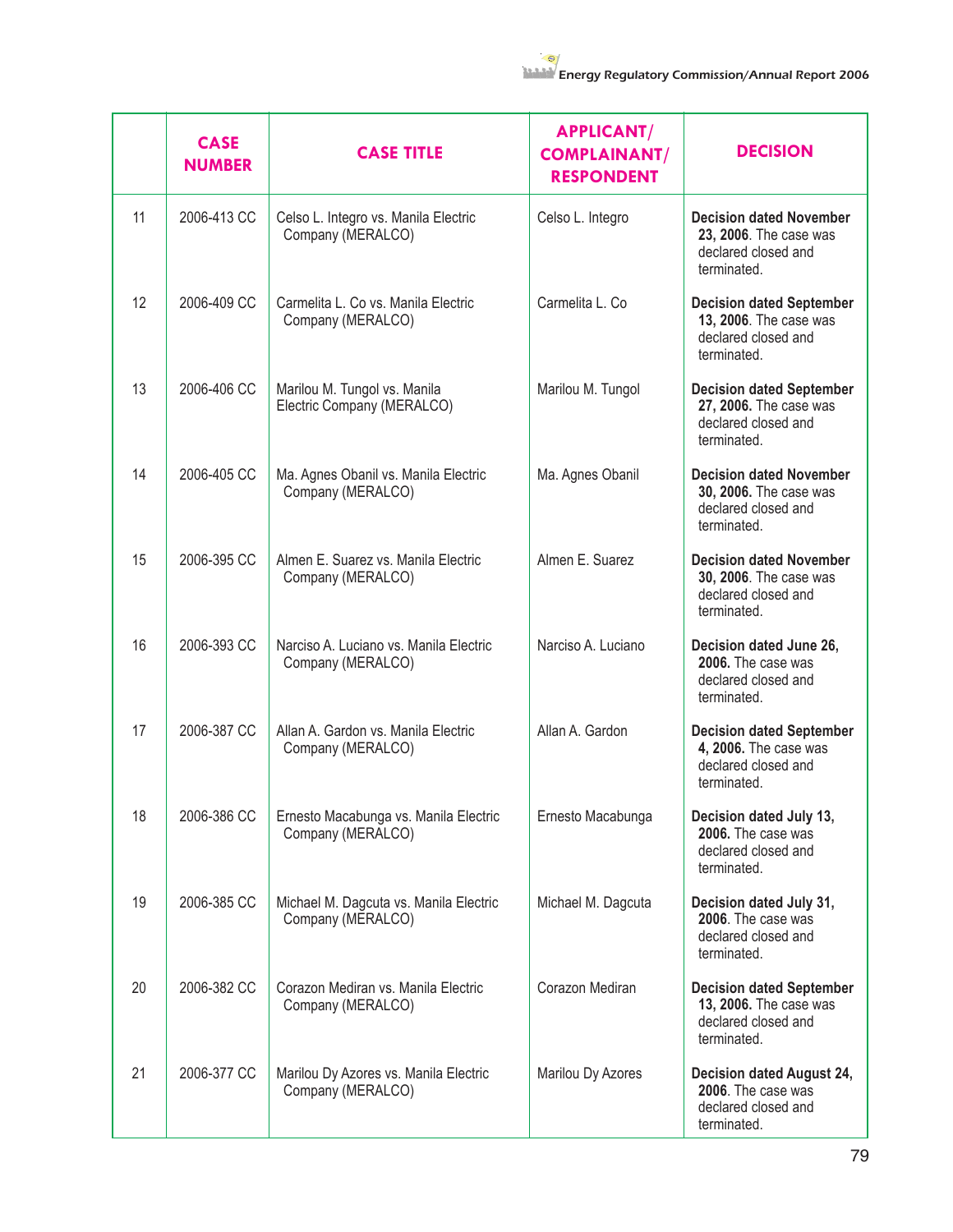|    | <b>CASE</b><br><b>NUMBER</b> | <b>CASE TITLE</b>                                                               | <b>APPLICANT/</b><br><b>COMPLAINANT/</b><br><b>RESPONDENT</b> | <b>DECISION</b>                                                                                 |
|----|------------------------------|---------------------------------------------------------------------------------|---------------------------------------------------------------|-------------------------------------------------------------------------------------------------|
| 22 | 2006-372 CC                  | Ma. Corazon Cruz vs. Manila Electric<br>Company (MERALCO)                       | Ma. Corazon Cruz                                              | Decision dated October 4,<br>2006. The case was<br>declared closed and<br>terminated.           |
| 23 | 2006-368 CC                  | Domingo M. Peralla vs. Manila Electric<br>Company (MERALCO)                     | Domingo M. Peralla                                            | <b>Decision dated September</b><br>27, 2006. The case was<br>declared closed and<br>terminated. |
| 24 | 2006-365 CC                  | Rosmindo Malpal vs. Manila Electric<br>Company (MERALCO)                        | Rosmindo Malpal                                               | Decision dated October 4,<br>2006. The case was<br>declared closed and<br>terminated.           |
| 25 | 2006-361 CC                  | Rosalita V. Matudan vs. Manila Electric<br>Company (MERALCO)                    | Rosalita V. Matudan                                           | Decision dated July 6, 2006.<br>The case was declared<br>closed and terminated.                 |
| 26 | 2006-360 CC                  | Arsenio B. Lim vs. Manila Electric Com-<br>pany (MERALCO)                       | Arsenio B. Lim                                                | Decision dated August 25,<br>2006. The case was<br>declared closed and<br>terminated.           |
| 27 | 2006-346 CC                  | Maribeth Maricaban vs. Manila Electric<br>Company (MERALCO)                     | Maribeth Maricaban                                            | Decision dated August 31,<br>2006. The case was<br>declared closed and<br>terminated.           |
| 28 | 2006-343 CC                  | Fabtech Industrial Inc. /Jacqueline So vs.<br>Manila Electric Company (MERALCO) | Fabtech Industrial Inc. /<br>Jacqueline So                    | <b>Decision dated November</b><br>20, 2006. The case was<br>declared closed and<br>terminated.  |
| 29 | 2006-342 CC                  | Nonato Magsino vs. Manila Electric<br>Company (MERALCO)                         | Nonato Magsino                                                | Decision dated June 30,<br><b>2006.</b> The case was<br>declared closed and<br>terminated.      |
| 30 | 2006-336 CC                  | Domingo M. Gumaro vs. Manila Electric<br>Company (MERALCO)                      | Domingo M. Gumaro                                             | Decision dated July 10,<br>2006. The case was<br>declared closed and<br>terminated.             |
| 31 | 2006-335 CC                  | Jesus P. Yabut vs. Manila Electric Com-<br>pany (MERALCO)                       | Jesus P. Yabut                                                | Decision dated July 21,<br>2006. The case was<br>declared closed and<br>terminated.             |
| 32 | 2006-332 CC                  | Philip F. Almero vs. Manila Electric<br>Company (MERALCO)                       | Philip F. Almero                                              | Decision dated August 10,<br>2006. The case was<br>declared closed and<br>terminated.           |

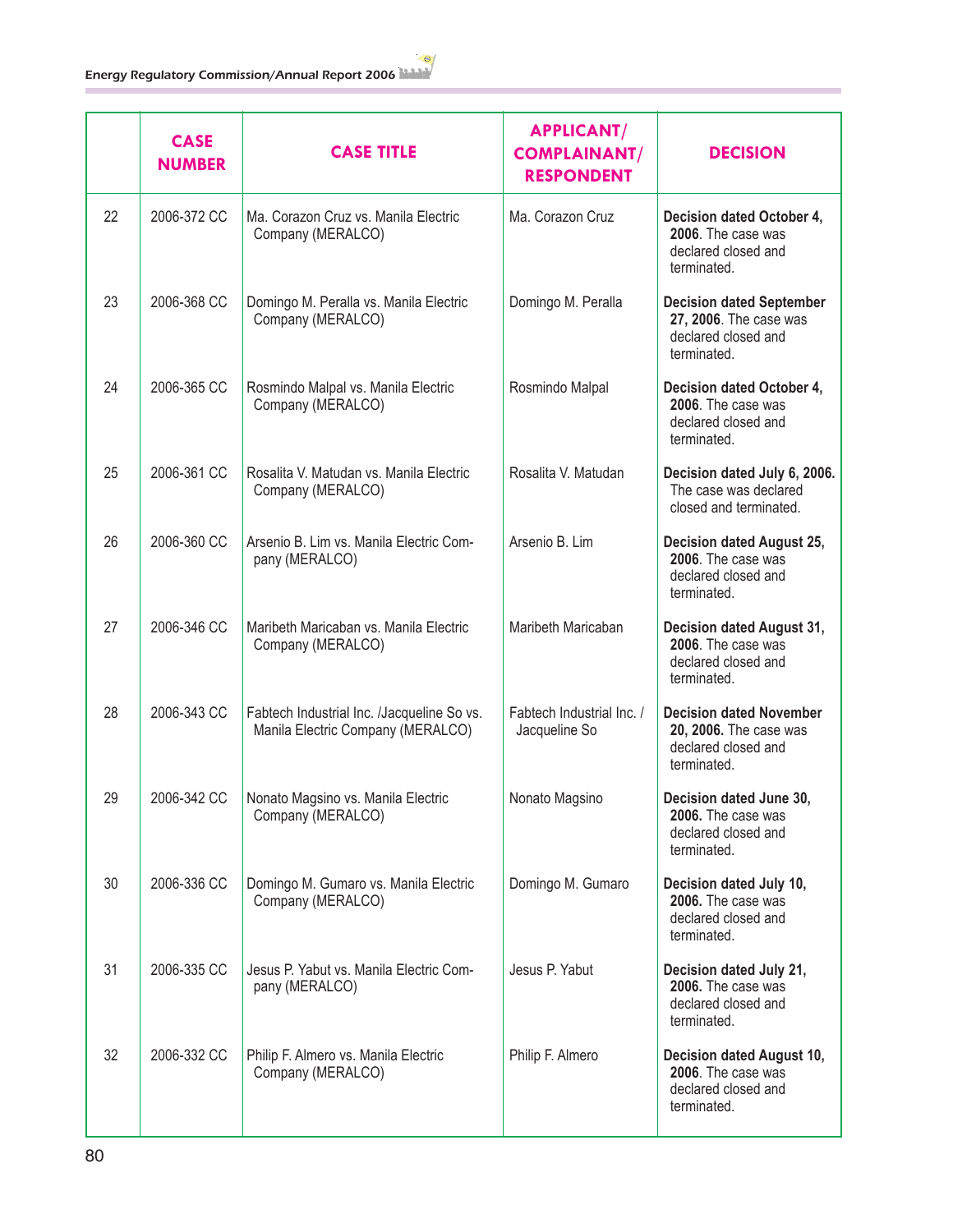|    | <b>CASE</b><br><b>NUMBER</b> | <b>CASE TITLE</b>                                            | <b>APPLICANT/</b><br><b>COMPLAINANT/</b><br><b>RESPONDENT</b> | <b>DECISION</b>                                                                                |
|----|------------------------------|--------------------------------------------------------------|---------------------------------------------------------------|------------------------------------------------------------------------------------------------|
| 33 | 2006-331 CC                  | Enrique Tan vs. Manila Electric Company<br>(MERALCO)         | Enrique Tan                                                   | Decision dated June 21,<br>2006. The case was<br>declared closed and<br>terminated.            |
| 34 | 2006-329 CC                  | Rolando S. Cruz vs. Manila Electric<br>Company (MERALCO)     | Rolando S. Cruz                                               | Decision dated May 30,<br>2006. The case was<br>declared closed and<br>terminated.             |
| 35 | 2006-327 CC                  | Benjie L. Duremdes vs. Manila Electric<br>Company (MERALCO)  | Benjie L. Duremdes                                            | <b>Decision dated November</b><br>27, 2006. The case was<br>declared closed and<br>terminated. |
| 36 | 2006-325 CC                  | Angelina N. Soriano vs. Manila Electric<br>Company (MERALCO) | Angelina N. Soriano                                           | Decision dated October 9,<br>2006. The case was<br>declared closed and<br>terminated.          |
| 37 | 2006-313 CC                  | Guadencio Pamaos vs. Manila Electric<br>Company (MERALCO)    | Guadencio Pamaos                                              | Decision dated August 15,<br>2006. The case was<br>declared closed and<br>terminated.          |
| 38 | 2006-312 CC                  | Cecilia Montefalcon vs. Manila Electric<br>Company (MERALCO) | Cecilia Montefalcon                                           | Decision dated December 4,<br>2006. The case was<br>declared closed and<br>terminated.         |
| 39 | 2006-309 CC                  | Wilfredo Fuentes vs. Manila Electric<br>Company (MERALCO)    | <b>Wilfredo Fuentes</b>                                       | Decision dated August 7,<br>2006. The case was<br>declared closed and<br>terminated.           |
| 40 | 2006-306 CC                  | Ericson Pimentel vs. Manila Electric<br>Company (MERALCO)    | <b>Ericson Pimentel</b>                                       | Decision dated July 20,<br>2006. The case was<br>declared closed and<br>terminated.            |
| 41 | 2006-279 CC                  | Arlyn Sarmiento vs. Manila Electric<br>Company (MERALCO)     | Arlyn Sarmiento                                               | Decision dated May 24,<br>2006. The case was<br>declared closed and<br>terminated.             |
| 42 | 2006-235 CC                  | Beverly O. Cometa vs. Manila Electric<br>Company (MERALCO)   | Beverly O. Cometa                                             | Decision dated May 30,<br>2006. The case was<br>declared closed and<br>terminated.             |
| 43 | 2006-234CC                   | Benjamin O. Osias vs. Manila Electric<br>Company (MERALCO)   | Benjamin O. Osias                                             | Decision dated May 29,<br>2006. The case was<br>declared closed and<br>terminated.             |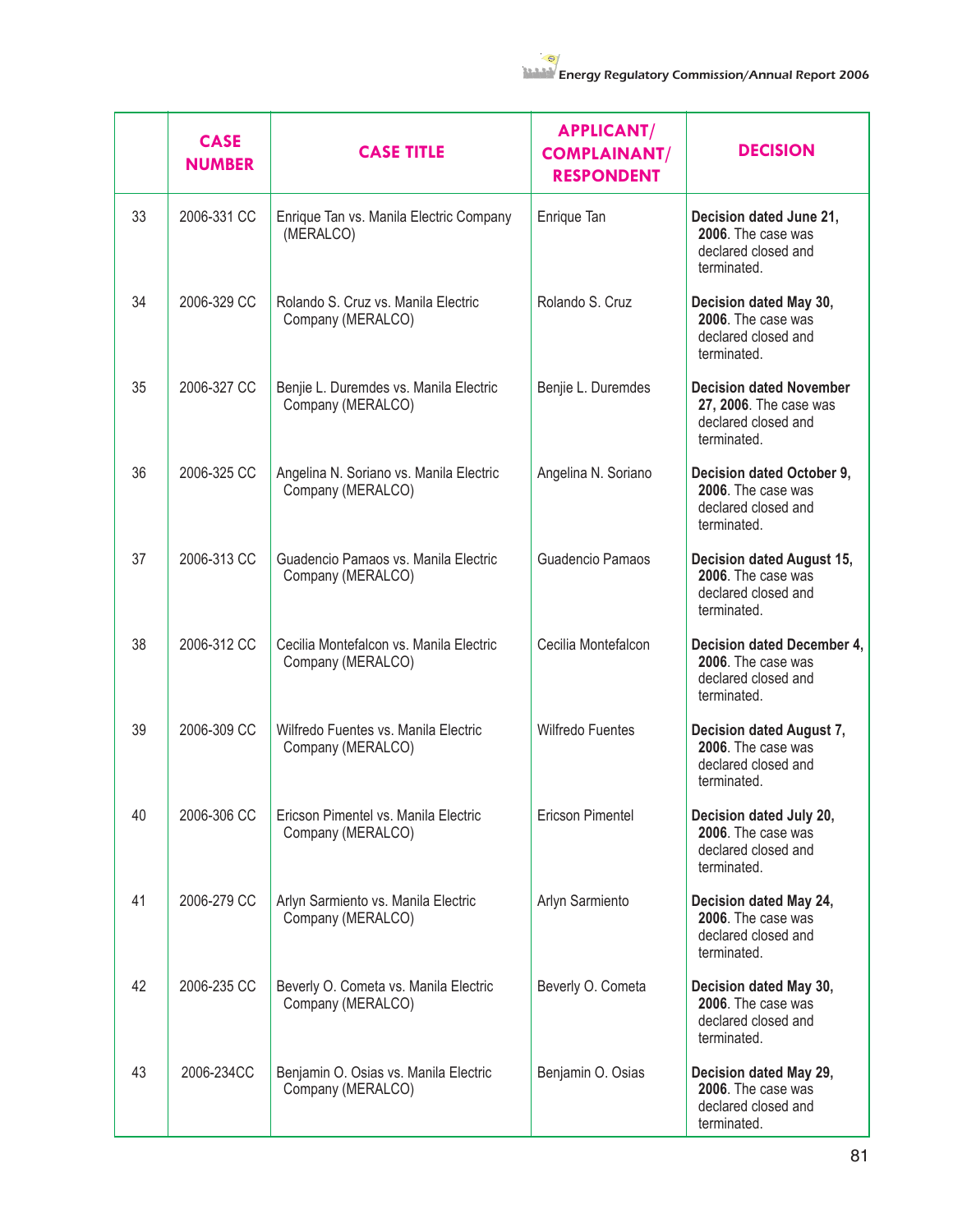|    | <b>CASE</b><br><b>NUMBER</b> | <b>CASE TITLE</b>                                                                                                                                                              | <b>APPLICANT/</b><br><b>COMPLAINANT/</b><br><b>RESPONDENT</b>                                               | <b>DECISION</b>                                                                                                                                                                                         |
|----|------------------------------|--------------------------------------------------------------------------------------------------------------------------------------------------------------------------------|-------------------------------------------------------------------------------------------------------------|---------------------------------------------------------------------------------------------------------------------------------------------------------------------------------------------------------|
| 44 | 2006-233 CC                  | Teoderico Crelencia vs. Manila Electric<br>Company (MERALCO)                                                                                                                   | Teoderico Crelencia                                                                                         | <b>Decision dated September</b><br>13, 2006. The case was<br>declared closed and<br>terminated.                                                                                                         |
| 45 | 2006-232 CC                  | Marilou C. Garcia vs. Manila Electric<br>Company (MERALCO)                                                                                                                     | Marilou C. Garcia                                                                                           | <b>Decision dated September</b><br>19, 2006. The case was<br>declared closed and<br>terminated.                                                                                                         |
| 46 | 2006-231CC                   | Aida L. Tecson vs. Manila Electric Com-<br>pany (MERALCO)                                                                                                                      | Aida L. Tecson                                                                                              | <b>Decision dated August 15,</b><br>2006. The case was<br>declared closed and<br>terminated.                                                                                                            |
| 47 | 2006-230 CC                  | Teresita Canlas versusManila Electric<br>Company                                                                                                                               | <b>Teresita Canlas</b>                                                                                      | <b>Decision dated September</b><br>25, 2006. MERALCO was<br>ordered to process the<br>complainant's applications<br>for new service.                                                                    |
| 48 | 2006-227 CC                  | Jel Jiongco vs. Manila Electric Company<br>(MERALCO)                                                                                                                           | Jel Jiongco                                                                                                 | Decision dated June 6,<br>2006. The case was<br>declared closed and<br>terminated.                                                                                                                      |
| 49 | 2006-226 CC                  | Luningning M. Marquez vs. Manila Electric<br>Company (MERALCO)                                                                                                                 | Luningning M. Marquez                                                                                       | Decision dated May 2, 2006.<br>The case was declared<br>closed and terminated.                                                                                                                          |
| 50 | 2006-216 CC                  | Eduardo C. Mejia vs. Manila Electric<br>Company (MERALCO)                                                                                                                      | Eduardo C. Mejia                                                                                            | Decision dated June 7,<br>2006. The case was<br>declared closed and<br>terminated.                                                                                                                      |
| 51 | 2006-156 CC                  | Barnard Belleza vs. Manila Electric<br>Company (MERALCO)                                                                                                                       | <b>Barnard Belleza</b>                                                                                      | Decision dated June 21,<br>2006. The case was<br>declared closed and<br>terminated.                                                                                                                     |
| 52 | 2006-122 MC                  | In Re: Approval of the Proposed New Bill<br>Format of Manila Electric Company                                                                                                  | Manila Electric Company<br>(MERALCO)                                                                        | <b>Decision dated December</b><br>11, 2006. The proposed<br>format was approved.<br>MERALCO is directed to<br>adopt the same effective its<br>January 2007 billing and<br>post the same in its website. |
| 53 | 2006-091 MC                  | In the Matter of the Dispute Between Hydro<br>Electric Development Corporation (HEDC)<br>and Northern Mini Hydro Corporation<br>(NMHC) and National Power Corporation<br>(NPC) | National Power Corpora-<br>tion (NPC) and Hydro<br><b>Electric Development</b><br>Corporation (HEDC)<br>and | Decision dated May 31,<br>2006. The Effective Rate<br>that shall be used as basis<br>for the computation of the<br>payment of the charges for                                                           |

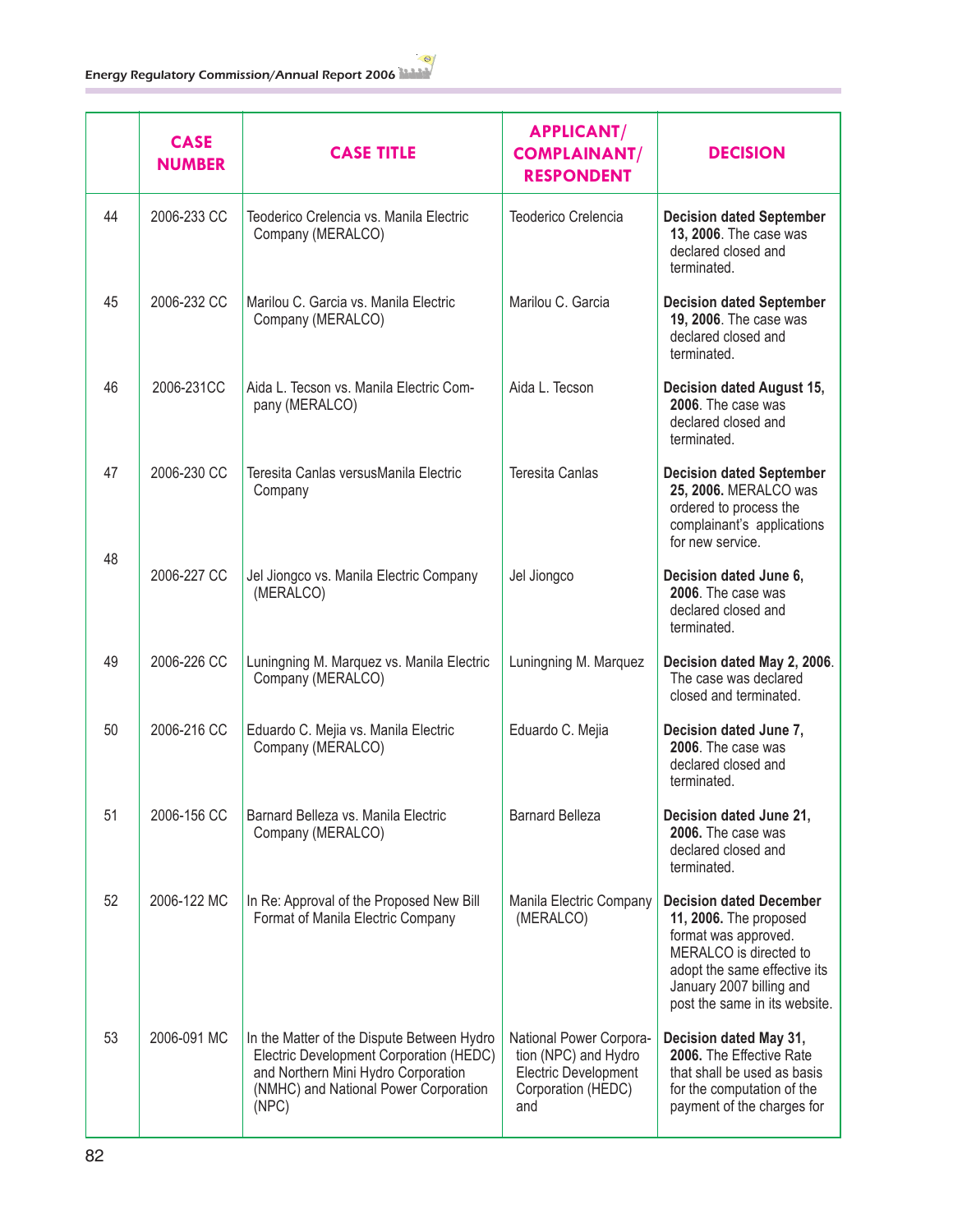|    | <b>CASE</b><br><b>NUMBER</b> | <b>CASE TITLE</b>                                                                                                                                                                                                                             | <b>APPLICANT/</b><br><b>COMPLAINANT/</b><br><b>RESPONDENT</b>                                                         | <b>DECISION</b>                                                                                                                                                                                                                                                                                                                                                                                                                                                                                                                          |
|----|------------------------------|-----------------------------------------------------------------------------------------------------------------------------------------------------------------------------------------------------------------------------------------------|-----------------------------------------------------------------------------------------------------------------------|------------------------------------------------------------------------------------------------------------------------------------------------------------------------------------------------------------------------------------------------------------------------------------------------------------------------------------------------------------------------------------------------------------------------------------------------------------------------------------------------------------------------------------------|
|    |                              |                                                                                                                                                                                                                                               | Northern Mini Hydro<br>Corporation (NMHC)                                                                             | the electricity purchased by<br>the NPC from HEDC and<br>NHMC shall be the prevail-<br>ing unbundled rates<br>including all the components<br>included in the pre-un-<br>bundled rates (i.e. forex,<br>power delivery charges,<br>ancillary charges, etc.). The<br>NPC shall pay the difference<br>of the amount paid retroac-<br>tive to October 2004 without<br>prejudice to recovery from<br>the GRAM. The parties were<br>directed to negotiate,<br>execute a renegotiated<br>agreement, and submit the<br>same to ERC for approval. |
| 54 | 2006-074 CC                  | Allan Poe J. Dela Paz vs. Manila Electric<br>Company (MERALCO)                                                                                                                                                                                | Allan Poe J. Dela Paz                                                                                                 | <b>Decision dated September</b><br>21, 2006. The case was<br>declared closed and<br>terminated.                                                                                                                                                                                                                                                                                                                                                                                                                                          |
| 55 | 2006-072 CC                  | Editha Albano Chua vs. Manila Electric<br>Company (MERALCO)                                                                                                                                                                                   | Editha Albano Chua                                                                                                    | Decision dated April 11,<br>2006. The case was<br>declared closed and<br>terminated.                                                                                                                                                                                                                                                                                                                                                                                                                                                     |
| 56 | 2006-068 CC                  | Geronima Lupanggo vs. Manila Electric<br>Company (MERALCO)                                                                                                                                                                                    | Geronima Lupanggo                                                                                                     | Decision dated May 31,<br>2006. The case was<br>declared closed and<br>terminated.                                                                                                                                                                                                                                                                                                                                                                                                                                                       |
| 57 | 2006-056 CC                  | Charlo Uriarte vs. Manila Electric Com-<br>pany (MERALCO)                                                                                                                                                                                     | Charlo Uriarte                                                                                                        | Decision dated October 6,<br>2006. The case was<br>declared closed and<br>terminated.                                                                                                                                                                                                                                                                                                                                                                                                                                                    |
| 58 | 2006-051 RC                  | In the Matter of the Joint Application for<br>Approval of the Memorandum of<br>Agreement (MOA) and Transmission<br>Service Agreement (TSA) Between Clark<br>Electric Distribution Corporation (CEDC)<br>and National Transmission Corporation | <b>Clark Electric Distribu-</b><br>tion Corporation<br>(CEDC) and National<br>Transmission Corpora-<br>tion (TRANSCO) | <b>Decision dated November</b><br>15, 2006. The applications<br>were approved subject to the<br>limitation that any loss<br>incurred by TRANSCO in<br>granting discounts must not<br>be recovered from other<br>customers and not be<br>recognized as under-<br>recovery of its Maximum<br>Allowable Revenue (MAR).                                                                                                                                                                                                                      |
| 59 | 2006-047 CC                  | Felicidad Aguilar vs. Manila Electric<br>Company (MERALCO)                                                                                                                                                                                    | Felicidad Aguilar                                                                                                     | Decision dated July 4, 2006.<br>The case was declared<br>closed and terminated.                                                                                                                                                                                                                                                                                                                                                                                                                                                          |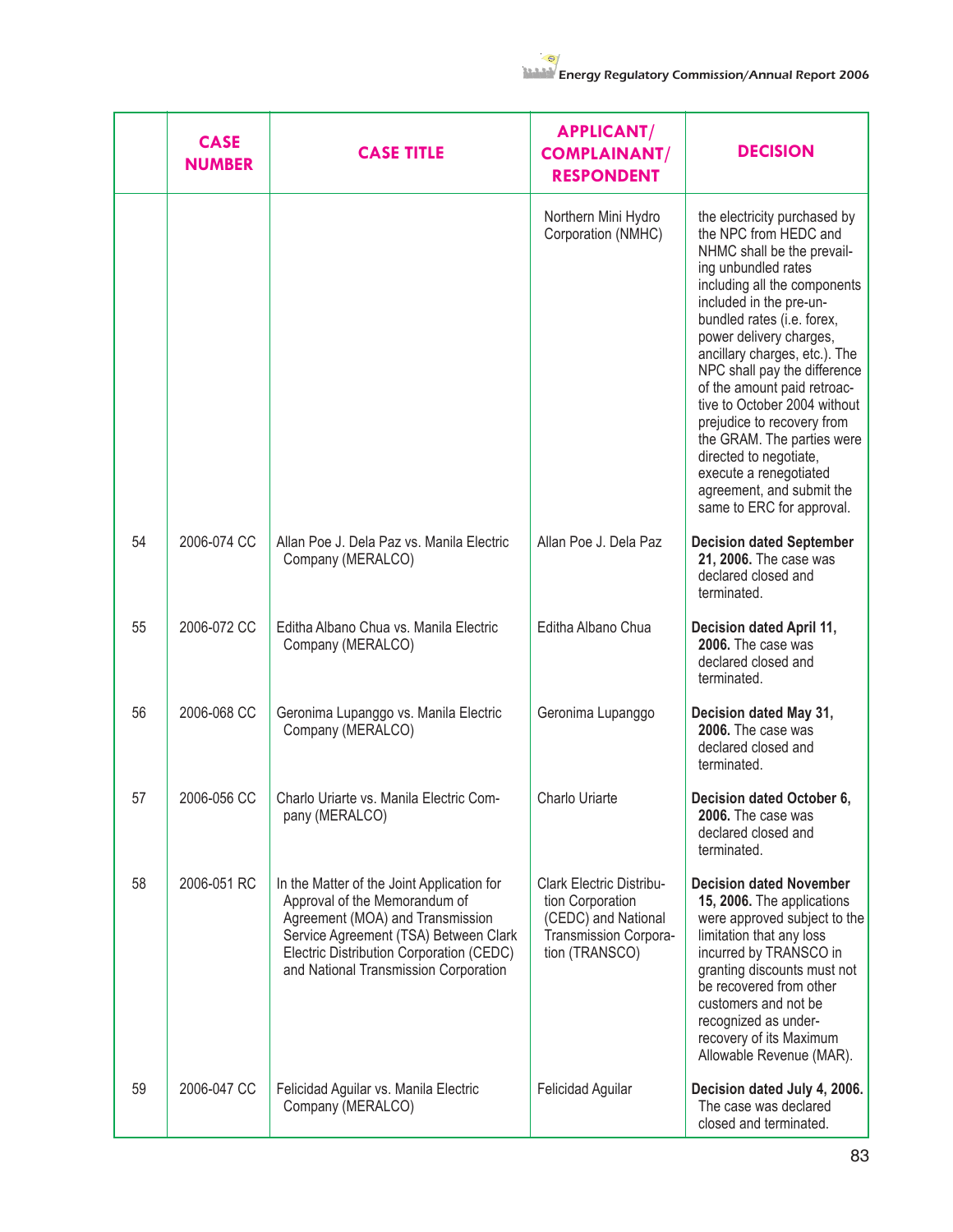|    | <b>CASE</b><br><b>NUMBER</b> | <b>CASE TITLE</b>                                                                                                                                                                              | <b>APPLICANT/</b><br><b>COMPLAINANT/</b><br><b>RESPONDENT</b> | <b>DECISION</b>                                                                                                                                                                                              |
|----|------------------------------|------------------------------------------------------------------------------------------------------------------------------------------------------------------------------------------------|---------------------------------------------------------------|--------------------------------------------------------------------------------------------------------------------------------------------------------------------------------------------------------------|
| 60 | 2006-046 RC                  | In the Matter of the Petition for the<br>Approval/Review of the Supplement to the<br>Power Purchase Agreement with Cebu<br>Private Power Corporation, with Prayer<br>for Provisional Authority | Visayan Electric<br>Company, Inc. (VECO)                      | <b>Decision dated December</b><br>28, 2006. The petition was<br>approved subject to base<br>rates on fixed and variable<br>capacity, energy, and other<br>charges.                                           |
| 61 | 2006-047 CC                  | Felicidad Aguilar vs. Manila Electric<br>Company (MERALCO)                                                                                                                                     | Felicidad Aguilar                                             | Decision dated July 4, 2006.<br>The case was declared<br>closed and terminated.                                                                                                                              |
| 62 | 2006-046 CC                  | Felicidad Aguilar vs. Manila Electric<br>Company (MERALCO)                                                                                                                                     | Felicidad Aguilar                                             | Decision dated July 4, 2006.<br>The case was declared<br>closed and terminated.                                                                                                                              |
| 63 | 2006-045 CC                  | Felicidad Aguilar vs. Manila Electric<br>Company (MERALCO)                                                                                                                                     | Felicidad Aguilar                                             | Decision dated July 4, 2006.<br>The case was declared<br>closed and terminated.                                                                                                                              |
| 64 | 2006-044 CC                  | Felicidad Aguilar vs. Manila Electric<br>Company (MERALCO)                                                                                                                                     | Felicidad Aguilar                                             | Decision dated July 4, 2006.<br>The case was declared<br>closed and terminated.                                                                                                                              |
| 65 | 2006-043 CC                  | Felicidad Aguilar vs. Manila Electric<br>Company (MERALCO)                                                                                                                                     | Felicidad Aguilar                                             | Decision dated July 4, 2006.<br>The case was declared<br>closed and terminated.                                                                                                                              |
| 66 | 2006-042 CC                  | Felicidad Aguilar vs. Manila Electric<br>Company (MERALCO)                                                                                                                                     | Felicidad Aguilar                                             | Decision dated July 4, 2006.<br>The case was declared<br>closed and terminated.                                                                                                                              |
| 67 | 2006-041 CC                  | Jeffrey Reyes vs. Manila Electric Company<br>(MERALCO)                                                                                                                                         | Jeffrey Reyes                                                 | Decision dated July 4, 2006.<br>The case was declared<br>closed and terminated.                                                                                                                              |
| 68 | 2006-040 RC                  | In the Matter of the Application for the<br>Approval of the Power Supply Agreement<br>with Sta. Clara International Corporation<br>(SCIC)                                                      | <b>Bohol I Electric</b><br>Cooperative, Inc.<br>(BOHECO I)    | Decision dated November 3,<br>2006. The application was<br>approved as the agreed<br>upon rate was 4% less than<br>the prevailing basic charges<br>of NPC exclusive of National<br>Wealth and Franchise Tax. |
| 69 | 2006-040 CC                  | Roberto Monteverde Represented by<br>Romeo Sj Cabral vs. Manila Electric<br>Company (MERALCO)                                                                                                  | Roberto Monteverde<br>Represented by Romeo<br>Sj Cabral       | Decision dated July 6, 2006.<br>The case was declared<br>closed and terminated.                                                                                                                              |
| 70 | 2006-038 CC                  | Alicia A. Rosit vs. Manila Electric Company<br>(MERALCO)                                                                                                                                       | Alicia A. Rosit                                               | Decision dated October 23,<br>2006. The case was<br>declared closed and<br>terminated.                                                                                                                       |

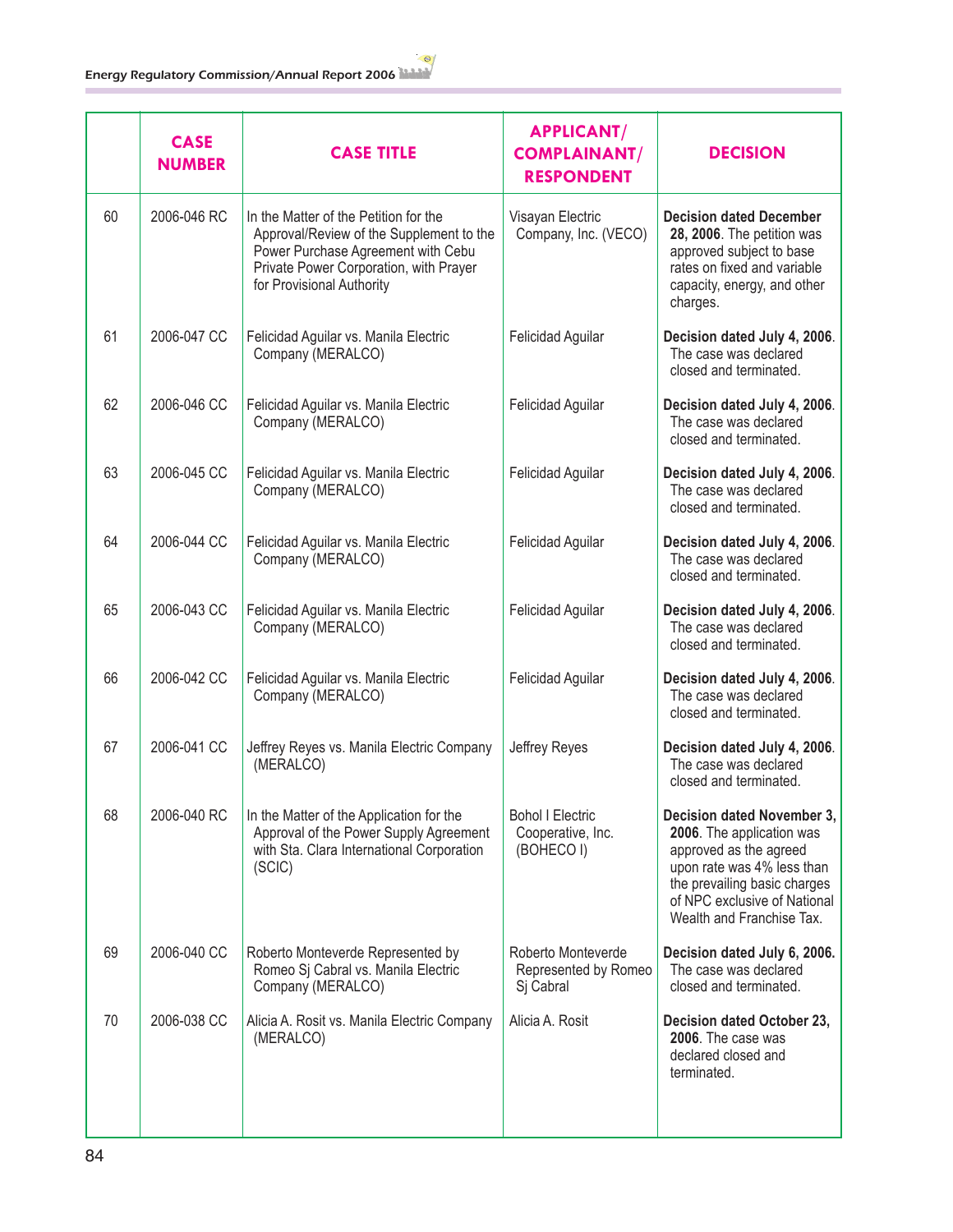|    | <b>CASE</b><br><b>NUMBER</b> | <b>CASE TITLE</b>                                                                                                                                                                                             | <b>APPLICANT/</b><br><b>COMPLAINANT/</b><br><b>RESPONDENT</b>                                                              | <b>DECISION</b>                                                                                                                                                                                                                  |
|----|------------------------------|---------------------------------------------------------------------------------------------------------------------------------------------------------------------------------------------------------------|----------------------------------------------------------------------------------------------------------------------------|----------------------------------------------------------------------------------------------------------------------------------------------------------------------------------------------------------------------------------|
| 71 | 2006-035 CC                  | Genet Cortez vs. Manila Electric Company<br>(MERALCO)                                                                                                                                                         | <b>Genet Cortez</b>                                                                                                        | Decision dated March 21,<br>2006. The case was<br>declared closed and<br>terminated.                                                                                                                                             |
| 72 | 2006-032 CC                  | Christine Cosing vs. Manila Electric<br>Company (MERALCO)                                                                                                                                                     | <b>Christine Cosing</b>                                                                                                    | Decision dated July 18,<br>2006. The case was<br>declared closed and<br>terminated.                                                                                                                                              |
| 73 | 2006-029 CC                  | Leticia V. Medina vs. Manila Electric<br>Company (MERALCO)                                                                                                                                                    | Leticia V. Medina                                                                                                          | Decision dated June 2,<br>2006. The case was<br>declared closed and<br>terminated.                                                                                                                                               |
| 74 | 2006-025 CC                  | Jennifer L. Villanueva vs. Manila Electric<br>Company (MERALCO)                                                                                                                                               | Jennifer L. Villanueva                                                                                                     | Decision dated august 29,<br>2006. The case was<br>declared closed and<br>terminated.                                                                                                                                            |
| 75 | 2006-024 RC                  | In the Matter of the Petition for Approval/<br>Review of the Amended Electricity Supply<br>Agreement (ESA) with Trans-Asia Oil and<br>Energy Development Corporation with<br>Prayer for Provisional Authority | Guimaras Electric<br>Cooperative, Inc.<br>(GUIMELCO) and<br>Trans-Asia Oil Energy<br>Development Corpora-<br>tion (TA-Oil) | Decision dated October 19,<br>2006. The application was<br>approved. The Net Con-<br>tracted Capacity was<br>modified from 1.8 MW<br>baseload to 65% of the<br>maximum demand of<br>GUIMELCO from all sources<br>of electricity. |
| 76 | 2006-024 CC                  | Ramon E. Viola vs. Manila Electric<br>Company (MERALCO)                                                                                                                                                       | Ramon E. Viola                                                                                                             | Decision dated May 17,<br>2006. The case was<br>declared closed and<br>terminated.                                                                                                                                               |
| 77 | 2006-023 CC                  | Ma. Lourdes Paraiso vs. Manila Electric<br>Company (MERALCO)                                                                                                                                                  | Ma. Lourdes Paraiso                                                                                                        | Decision dated March 22,<br>2006. The case was<br>declared closed and<br>terminated.                                                                                                                                             |
| 78 | 2006-022 CC                  | Edna Gutierrez vs. Manila Electric<br>Company (MERALCO)                                                                                                                                                       | Edna Gutierrez                                                                                                             | Decision dated April 11,<br>2006. The case was<br>declared closed and<br>terminated.                                                                                                                                             |
| 79 | 2006-021 CC                  | Efren Abantao vs. Manila Electric Com-<br>pany (MERALCO)                                                                                                                                                      | Efren Abantao                                                                                                              | Decision dated July 6, 2006.<br>The case was declared<br>closed and terminated.                                                                                                                                                  |
| 80 | 2006-020 CC                  | Catalina Leones vs. Manila Electric<br>Company (MERALCO)                                                                                                                                                      | Catalina Leones                                                                                                            | Decision dated April 25,<br>2006. The case was<br>declared closed and<br>terminated.                                                                                                                                             |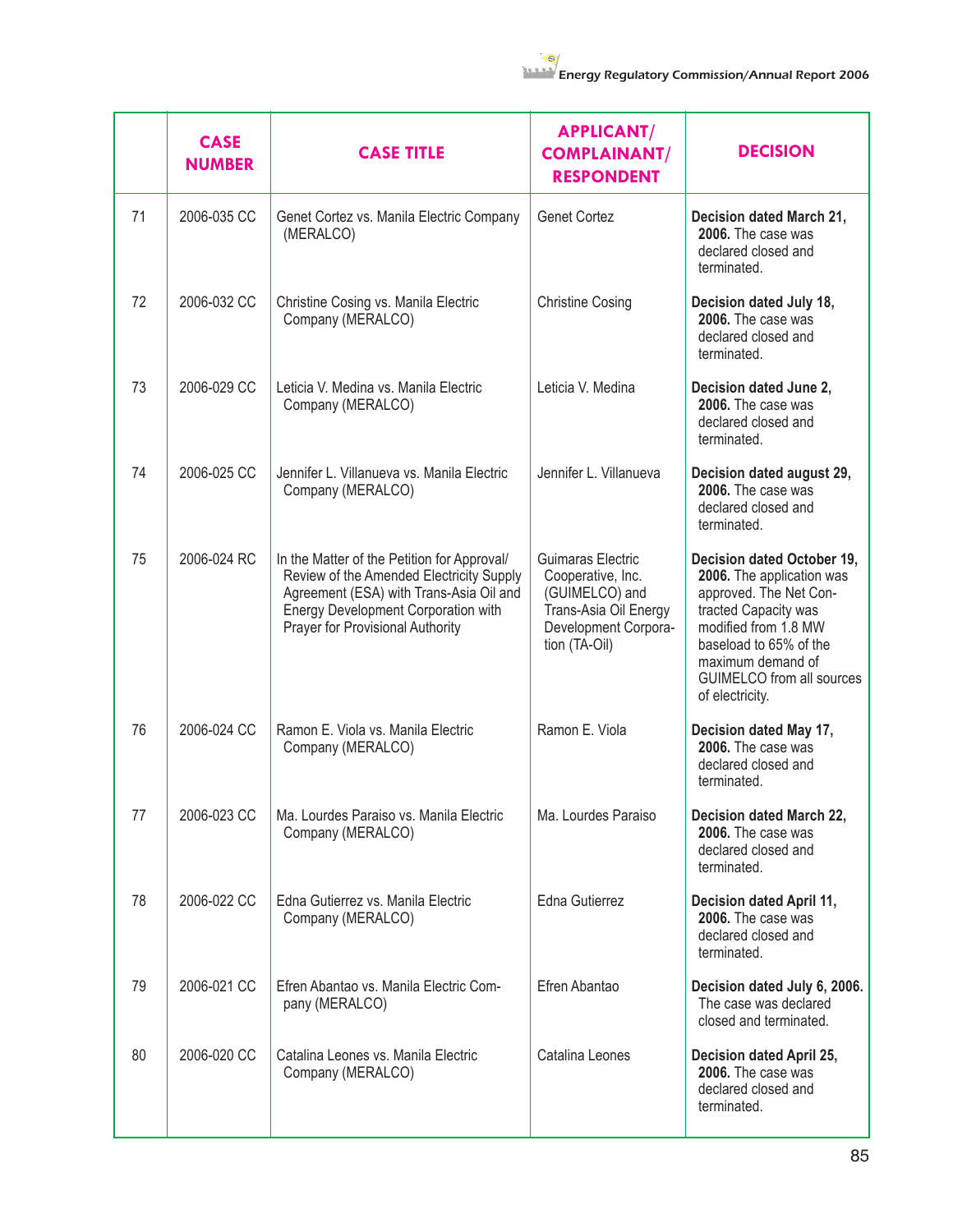|    | <b>CASE</b><br><b>NUMBER</b> | <b>CASE TITLE</b>                                                                                                                                                             | <b>APPLICANT/</b><br><b>COMPLAINANT/</b><br><b>RESPONDENT</b> | <b>DECISION</b>                                                                                                                                                                                                    |
|----|------------------------------|-------------------------------------------------------------------------------------------------------------------------------------------------------------------------------|---------------------------------------------------------------|--------------------------------------------------------------------------------------------------------------------------------------------------------------------------------------------------------------------|
| 81 | 2006-018 RC                  | In the Matter of the Application for the<br>Approval of the Transition Supply<br>Contracts (TSC) Entered into with<br>Distribution Utilities Located in Mindanao<br>Areas.    | National Power Corpora-<br>tion (NPC)                         | Decision dated October 19,<br>2006. The 32 TSCs were<br>approved.                                                                                                                                                  |
| 82 | 2006-017 RC                  | In the Matter of the Application for the<br>Approval of the Transition Supply<br>Contracts (TSC) Entered into with<br>Distribution Utilities Located in Visayas<br>Areas.     | National Power Corpora-<br>tion (NPC)                         | Decision dated October 19,<br>2006. The 31 TSCs were<br>approved.                                                                                                                                                  |
| 83 | 2006-017 CC                  | Fe R. Mangilit vs. Manila Electric Company<br>(MERALCO)                                                                                                                       | Fe R. Mangilit                                                | Decision dated March 1,<br>2006. The case was<br>declared closed and<br>terminated.                                                                                                                                |
| 84 | 2006-016 CC                  | Rogelio O. Arago vs. Manila Electric<br>Company (MERALCO)                                                                                                                     | Rogelio O. Arago                                              | Decision dated June 29,<br>2006. The case was<br>declared closed and<br>terminated.                                                                                                                                |
| 85 | 2006-015 RC                  | In the Matter of the Application for the<br>Approval of the Amendments/Revisions<br>on the Rules, Terms and Conditions for<br>Open Access Transmission Service<br>(OATS Rule) | National Transmission<br>Corporation<br>(TRANSCO)             | <b>Decision dated December</b><br>13, 2006. The OATS Rules<br>is approved with modification                                                                                                                        |
| 86 | 2006-013 RC                  | In the Matter of the Adoption of the<br>Generation Rate Adjustment Mechanism<br>(6th GRAM)                                                                                    | National Power Corpora-<br>tion (NPC)                         | <b>Partial Decision dated July</b><br>14, 2006. DAA charges in<br>the amount of PhP0.4170/<br>kWh for Luzon and<br>PhP0.5048/kWh for<br>Mindanao recoverable in 9<br>and 16 months respectively,<br>were approved. |
|    |                              |                                                                                                                                                                               |                                                               | <b>Partial Decision dated July</b><br>17, 2006. DAA charges in<br>the amount of PhP0.3203/<br>kWh for Visayas recoverable<br>in 5 months was approved.                                                             |
| 87 | 2006-009 CC                  | Leonila Natividad Represented by Arsenio<br>Cajurao vs. Manila Electric Company<br>(MERALCO)                                                                                  | Leonila Natividad<br>Represented by<br>Arsenio Cajurao        | Decision dated July 12,<br>2006. The case was<br>declared closed and<br>terminated.                                                                                                                                |
| 88 | 2006-008 CC                  | Nestor P. Ifurung vs. Manila Electric<br>Company (MERALCO)                                                                                                                    | Nestor P. Ifurung                                             | Decision dated July 6, 2006.<br>The case was declared<br>closed and terminated.                                                                                                                                    |
|    |                              |                                                                                                                                                                               |                                                               |                                                                                                                                                                                                                    |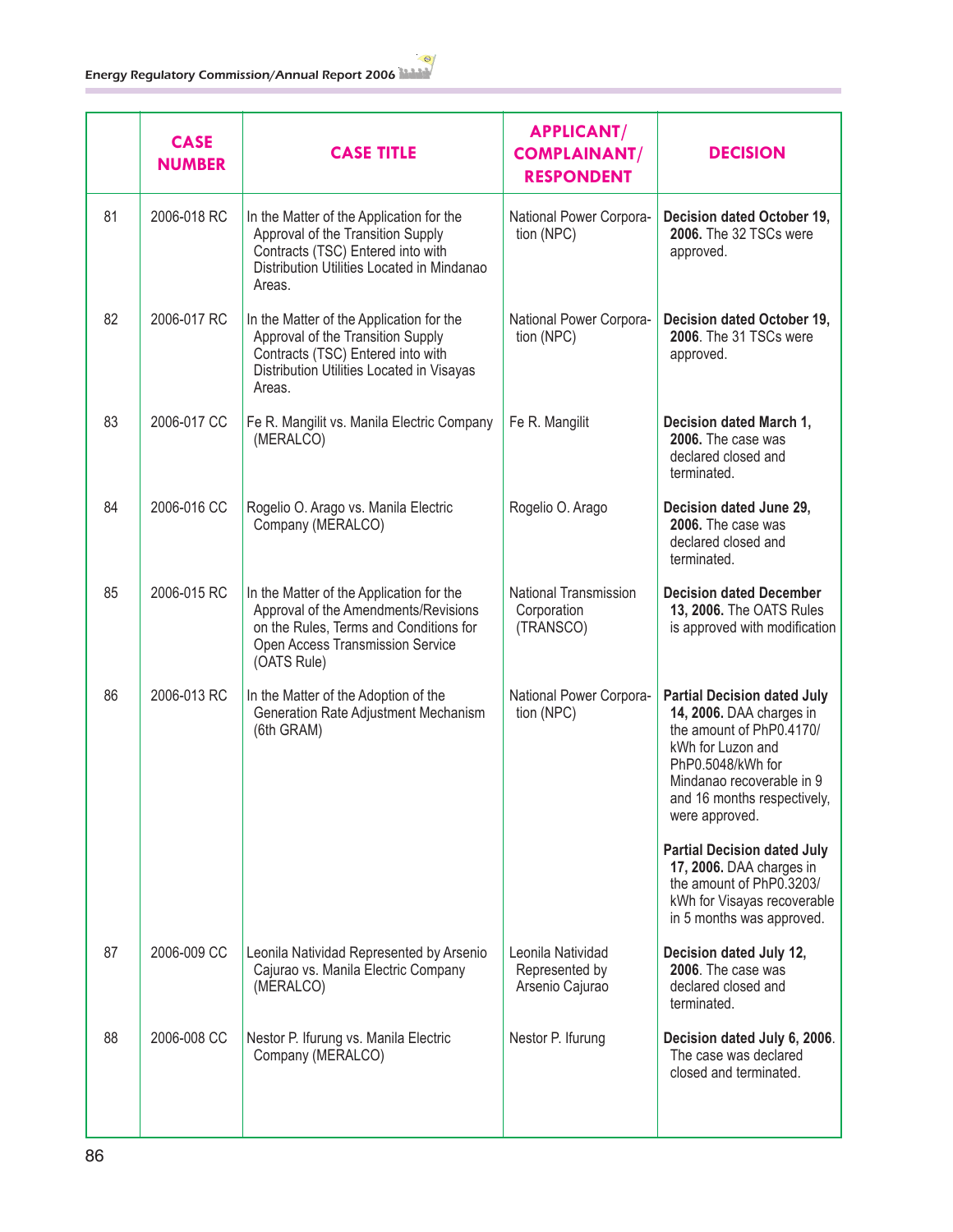|    | <b>CASE</b><br><b>NUMBER</b> | <b>CASE TITLE</b>                                                                                                                                                                                              | <b>APPLICANT/</b><br><b>COMPLAINANT/</b><br><b>RESPONDENT</b>                                              | <b>DECISION</b>                                                                                                                                                                                                                                                                                                                                                                                                                                                                                                                                                  |
|----|------------------------------|----------------------------------------------------------------------------------------------------------------------------------------------------------------------------------------------------------------|------------------------------------------------------------------------------------------------------------|------------------------------------------------------------------------------------------------------------------------------------------------------------------------------------------------------------------------------------------------------------------------------------------------------------------------------------------------------------------------------------------------------------------------------------------------------------------------------------------------------------------------------------------------------------------|
| 89 | 2006-007 RC                  | In the Matter of the Application for the<br>Approval of the Price Determination<br>Methodology for the Philippine Wholesale<br><b>Electricity Spot Market</b>                                                  | Department of Energy<br>(DOE) through the<br>Philippine Electricity<br><b>Market Corporation</b><br>(PEMC) | Decision dated June 20,<br>2006. The Price Determina-<br>tion Methodology was<br>approved subject to, among<br>others, the redistribution of<br>net settlement surplus to<br>market participants,<br>submission of the Market<br>Network Model and semi-<br>annual impact study, and the<br>development of policies and<br>procedures for monitoring<br>the market.                                                                                                                                                                                              |
| 90 | 2006-005 CC                  | Manuel S. Cosca vs. Manila Electric<br>Company (MERALCO)                                                                                                                                                       | Manuel S. Cosca                                                                                            | Decision dated October 23,<br>2006. The case was<br>declared closed and<br>terminated.                                                                                                                                                                                                                                                                                                                                                                                                                                                                           |
| 91 | 2006-004 CC                  | Lilian J. Estanislao vs. Manila Electric<br>Company (MERALCO)                                                                                                                                                  | Lilian J. Estanislao                                                                                       | Decision dated February 8,<br>2006. The case was<br>declared closed and<br>terminated.                                                                                                                                                                                                                                                                                                                                                                                                                                                                           |
| 92 | 2006-003 RC                  | In the Matter of the Petition for the<br>Recovery of Additional Cost Incurred<br>Pursuant to the Emergency Measures<br>Undertaken to Avoid Shut Down of<br>Operations with Prayer for Provisional<br>Authority | Visayan Electric<br>Company, Inc. (VECO)                                                                   | Decision dated August 10,<br>2006. The petition was<br>approved subject to the<br>recovery of the difference<br>between the Cash Costs and<br>the amount already collected<br>from the consumers pegged<br>at PhP15 Million or the<br>actual Operation & Mainte-<br>nance expenses, whichever<br>is lower. VECO and CPPC<br>were directed to arrive at a<br>permanent agreement to<br>resolve the impasse in the<br>negotiations for the upward<br>adjustment of electricity<br>price before the expiration of<br>the extension of the Cash<br>Cost arrangement. |
| 93 | 2006-003 CC                  | Bernadette Orbigo vs. Manila Electric<br>Company (MERALCO)                                                                                                                                                     | Bernadette Orbigo                                                                                          | <b>Decision dated September</b><br>20, 2006. The case was<br>declared closed and<br>terminated.                                                                                                                                                                                                                                                                                                                                                                                                                                                                  |
| 94 | 2006-002 CC                  | Lazaro Punongbayan vs. Manila Electric<br>Company (MERALCO)                                                                                                                                                    | Lazaro Punongbayan                                                                                         | Decision dated March 20,<br>2006. The case was<br>declared closed and<br>terminated.                                                                                                                                                                                                                                                                                                                                                                                                                                                                             |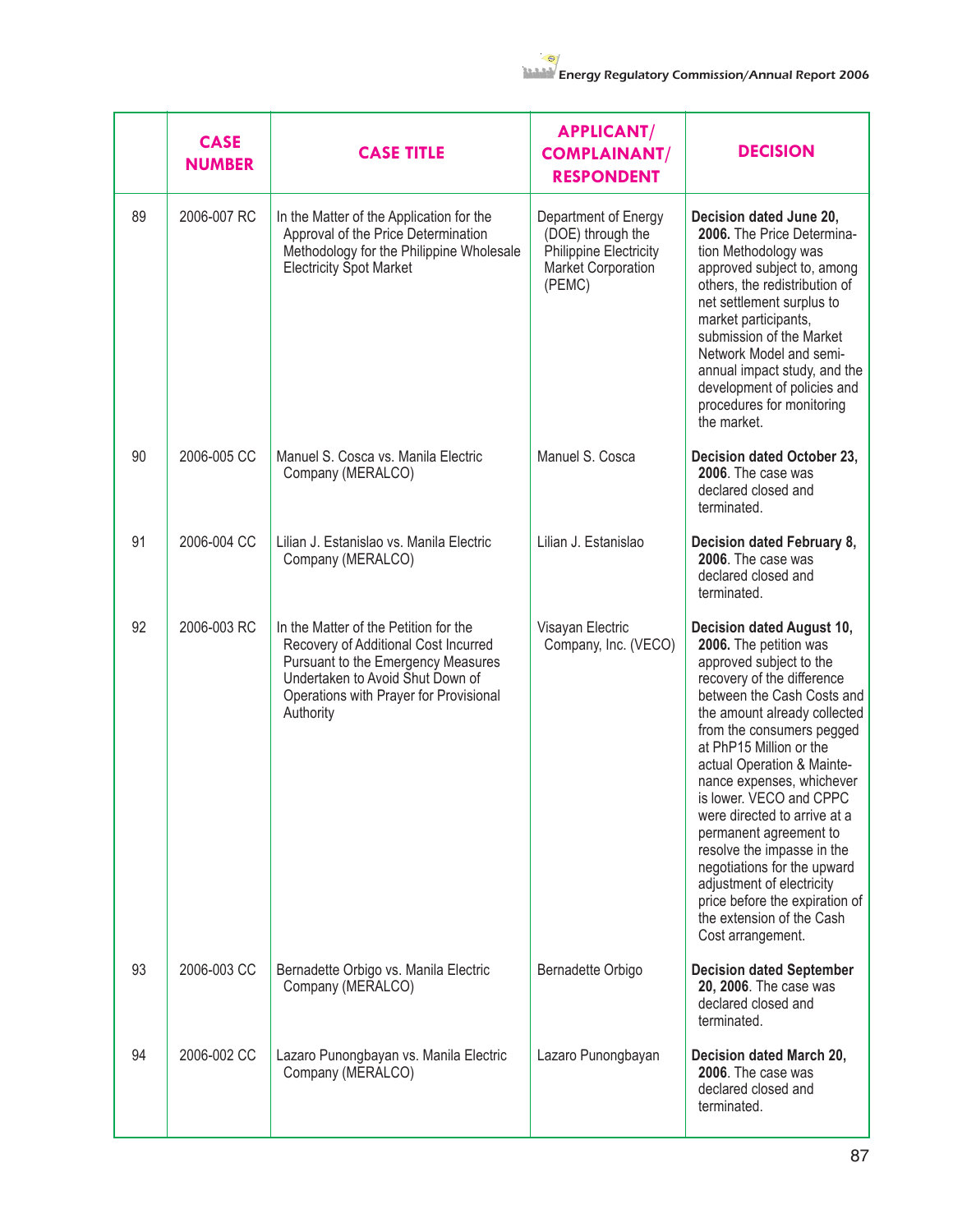|     | <b>CASE</b><br><b>NUMBER</b> | <b>CASE TITLE</b>                                                                                                                                                                                                                                                                                                                                                                                                               | <b>APPLICANT/</b><br><b>COMPLAINANT/</b><br><b>RESPONDENT</b>  | <b>DECISION</b>                                                                                                                                                                                                                                                                                               |
|-----|------------------------------|---------------------------------------------------------------------------------------------------------------------------------------------------------------------------------------------------------------------------------------------------------------------------------------------------------------------------------------------------------------------------------------------------------------------------------|----------------------------------------------------------------|---------------------------------------------------------------------------------------------------------------------------------------------------------------------------------------------------------------------------------------------------------------------------------------------------------------|
| 95  | 2005-296 MC                  | In the Matter of the Application for the<br>Conversion of Dollar Loan to Peso Loan<br>(US\$4,472,222.20)                                                                                                                                                                                                                                                                                                                        | Cagayan Electric Light<br>and Power Company,<br>Inc. (CEPALCO) | Decision dated March 8,<br>2006. The application was<br>approved.                                                                                                                                                                                                                                             |
| 96  | 2005-280 MC                  | In the Matter of the Application for Authority<br>to Implement Major Capital Projects for<br>Year 2006, with Prayer for Provisional<br>Authority                                                                                                                                                                                                                                                                                | Angeles Electric<br>Corporation (AEC)                          | Decision dated April 26,<br>2006. The application for the<br>rehabilitation and<br>reconductoring of and<br>installation of a second<br>circuit on the Petersville-<br>TransCo Mexico 69 kV Sub-<br>transmission line project was<br>approved. A permit fee in the<br>amount of PhP676,789.79<br>was imposed. |
| 97  | 2005-270 MC                  | In the Matter of the Application for Major<br>Capital Projects for 2000 - 2005, Namely:<br>1) Natumulan - Pueblo De Oro 69 KV line,<br>2) TRANSCO Aplaya - PKI 138 KV Line,<br>3) Pueblo De Oro Substation, 4)<br>Macasandig Substation, 5) SCADA<br>Project, 6) Reconductoring of 69KV Line<br>from Cugman to Camaman-an, 7) 3-<br>Phase Upgrading of Puerto-Alae Line,<br>and 8) 138 KV Line for ECAC in the<br>PHIVIDEC Area | Cagayan Electric Power<br>and Light Company,<br>Inc. (CEPALCO) | Decision dated August 16,<br>2006. The application was<br>approved. A permit fee in the<br>amount of PhP2,020,270.21<br>was imposed.                                                                                                                                                                          |
| 98  | $2005 - 239$ MC              | In the Matter of the Application to Obtain<br>an Eight Hundred Twelve Million Eight<br>Hundred Five Thousand Peso (PhP<br>812,805,000.00) Loan and to Enter into a<br>Mortgage Agreement to Secure the Loan                                                                                                                                                                                                                     | Cagayan Electric Power<br>& Light Company, Inc.<br>(CEPALCO)   | Decision dated March 15,<br>2006. The application to<br>obtain loan in order to<br>expand, upgrade, and<br>enhance CEPALCO's<br>electric system and facilities<br>for the period 2005 to 2009<br>was approved.                                                                                                |
| 99  | $2005 - 231$ MC              | In the Matter of the Application for Authority<br>to (a) Acquire, Install, Construct and<br>Maintain One (1) 10MVA Substation (b)<br>Construct and Maintain an 18-KM Sub<br>transmission Line and (c) Relocate One<br>(1) 5MVA Substation and Substation Site<br>Development, with Prayer for Provisional<br>Authority                                                                                                          | Qurino Electric Coopera-<br>tive, Inc. (QUIRELCO)              | Decision dated May 10,<br>2006. The application was<br>approved. A permit fee in the<br>amount of PhP418,034 was<br>imposed.                                                                                                                                                                                  |
| 100 | 2005-213 MC                  | In the Matter of the Application for Approval<br>of Electric Capital Projects within the<br>Franchise Area with Prayer for Provisional<br>Authority                                                                                                                                                                                                                                                                             | Bohol Light Company,<br>Inc. (BOHECO)                          | Decision dated June 1,<br>2006. Capital projects for the<br>years 2001 to 2005 were<br>approved. A permit fee in the<br>amount of PhP576,235.76<br>was ordered paid.                                                                                                                                          |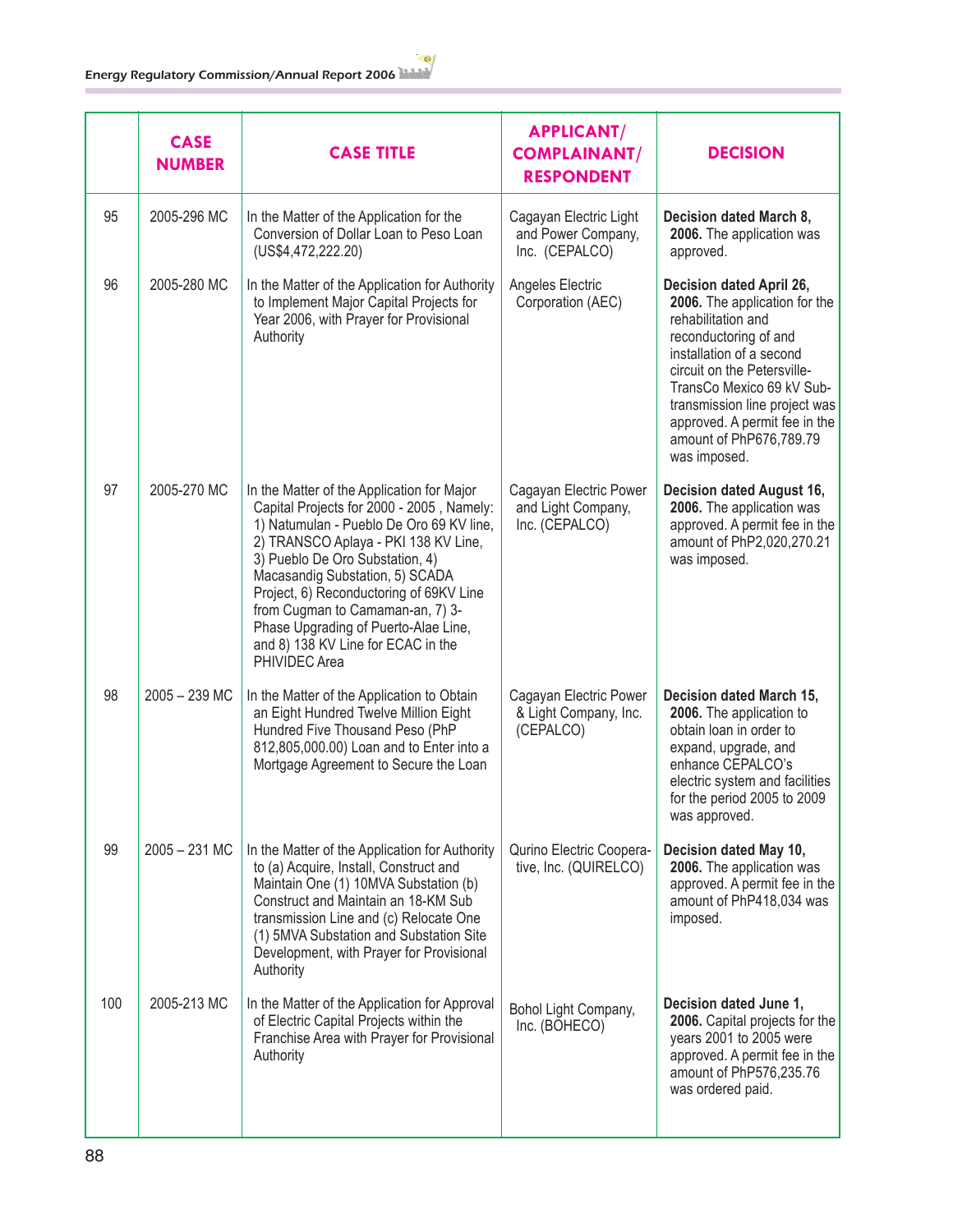|     | <b>CASE</b><br><b>NUMBER</b> | <b>CASE TITLE</b>                                                                                                                                                                                                                                                                                                       | <b>APPLICANT/</b><br><b>COMPLAINANT/</b><br><b>RESPONDENT</b>                                                                            | <b>DECISION</b>                                                                                                                                                                                                                                                                                                                                                                                                                                                                                                                                                                                                                                  |
|-----|------------------------------|-------------------------------------------------------------------------------------------------------------------------------------------------------------------------------------------------------------------------------------------------------------------------------------------------------------------------|------------------------------------------------------------------------------------------------------------------------------------------|--------------------------------------------------------------------------------------------------------------------------------------------------------------------------------------------------------------------------------------------------------------------------------------------------------------------------------------------------------------------------------------------------------------------------------------------------------------------------------------------------------------------------------------------------------------------------------------------------------------------------------------------------|
| 101 | 2005-056 RC                  | In the Matter of the Application for the<br>Approval of the Administered Price<br>Determination Methodology for the<br>Philippine Wholesale Electricity Spot<br>Market (WESM)                                                                                                                                           | <b>Philippine Electricity</b><br><b>Market Corporation</b><br>(PEMC)                                                                     | Decision dated June 22,<br>2006. The proposed<br>Administered Price Determi-<br>nation Methodology was<br>disapproved. PEMC was<br>authorized to impose an<br>administered price based on<br>the load weighted average<br>ex-post energy price during<br>market suspension and<br>intervention.                                                                                                                                                                                                                                                                                                                                                  |
| 102 | 2005-048 RC                  | In the Matter of the Application for the<br>Approval of the Structure and Level of<br>Market Fees for the Philippine Wholesale<br>Electricity Spot Market (WESM)                                                                                                                                                        | <b>Philippine Electricity</b><br><b>Market Corporation</b><br>(PEMC)                                                                     | Decision dated June 22,<br>2006. Market Registration<br>Fees at a fixed rate of<br>PhP50,000 plus registration<br>expenses and Market<br>Transaction Fees in the total<br>amount of PhP433,624,276<br>to cover PEMC's budgetary<br>requirements for CY 2006<br>were approved.                                                                                                                                                                                                                                                                                                                                                                    |
| 103 | 2005-043RC                   | In the Matter of the Application for<br>Approval of the Amendment Agreement of<br>the Power Purchase Agreement Between<br>Panay Electric Company, Inc. and Panay<br>Power Corporation, with Prayer for<br><b>Provisional Authority</b>                                                                                  | Panay Electric Com-<br>pany, Inc. (PECO)                                                                                                 | Decision dated March 10,<br>2006. The amendment was<br>approved subject to certain<br>conditions.                                                                                                                                                                                                                                                                                                                                                                                                                                                                                                                                                |
| 104 | 2005-041 RC                  | In the Matter of Undertaking a Revenue<br>Reset for the National Transmission<br>Corporation (TRANSCO) and Any Future<br>Concessionaire Thereof for the Period of<br>2006 to 2010 In Accordance with the<br>Alternative Form of Rates Setting<br>Methodology Under the Transmission<br>Wheeling Rates Guidelines (TWRG) | <b>National Transmission</b><br>Corporation<br>(TRANSCO) and Power<br>Sector Assets and<br>Liabilities Management<br>Corporation (PSALM) | Decision dated June 13,<br>2006. The ERC resolved,<br>among others, to apply this<br>decision to the single entity<br>that provides Regulated<br>Transmission Services under<br>the TWRG irrespective of<br>the Concession Agreement<br>eventually agreed upon, to<br>divide the reasonable costs<br>TRANSCO is allowed to<br>recover into three (3)<br>components, to order<br>TRANSCO to treat the<br><b>Transmission Connection</b><br>Service and the Residual<br>Subtransmission Service as<br>Excluded Services, to adopt<br>the values stated in the<br>decision on Annual Revenue<br>Requirement and Smoothed<br>Maximum Annual Revenue. |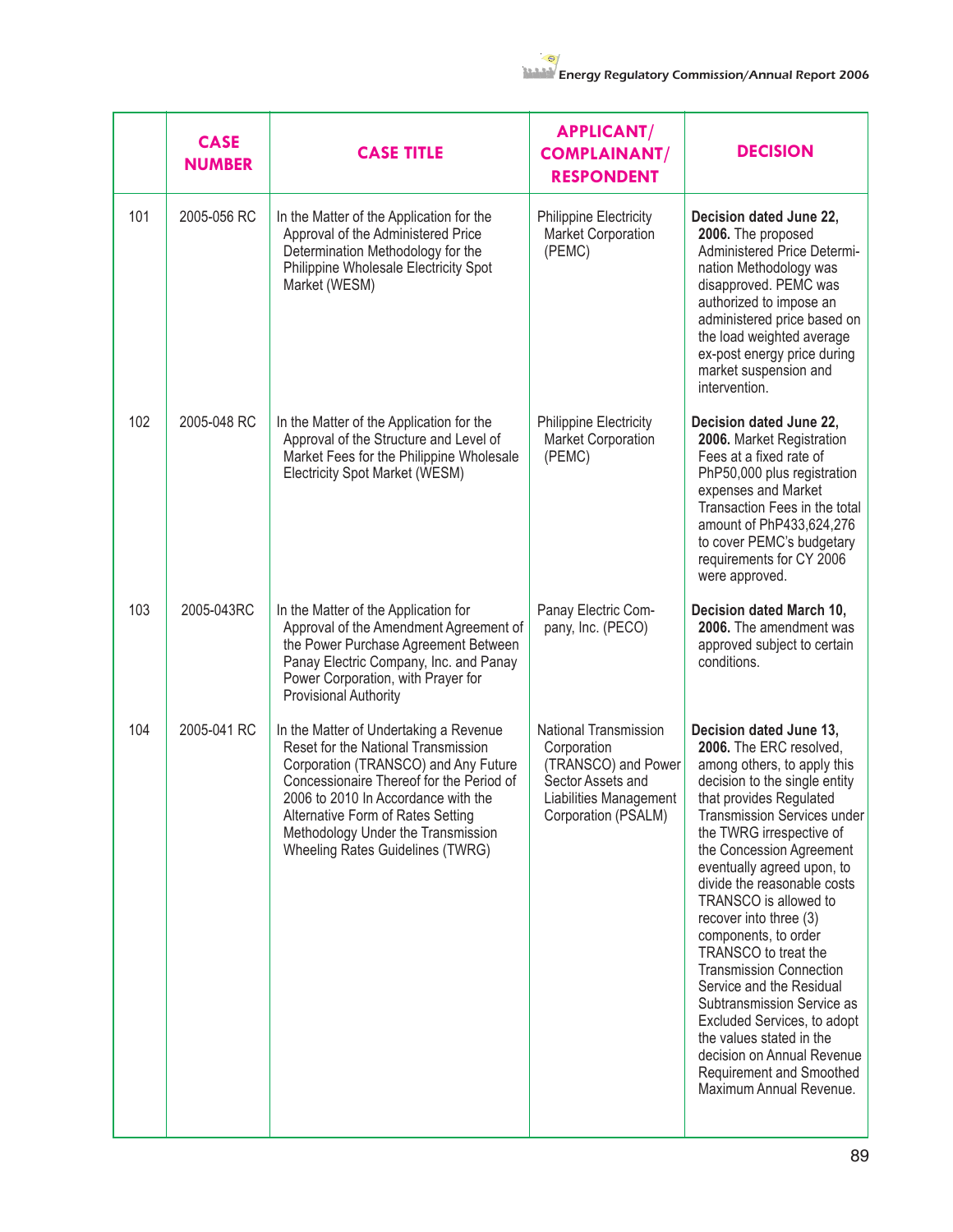|     | <b>CASE</b><br><b>NUMBER</b> | <b>CASE TITLE</b>                                                                                                                                                                                                                                                                                                                 | <b>APPLICANT/</b><br><b>COMPLAINANT/</b><br><b>RESPONDENT</b>                                                   | <b>DECISION</b>                                                                                                                                                                                                                                                                                                                                                                                                                |
|-----|------------------------------|-----------------------------------------------------------------------------------------------------------------------------------------------------------------------------------------------------------------------------------------------------------------------------------------------------------------------------------|-----------------------------------------------------------------------------------------------------------------|--------------------------------------------------------------------------------------------------------------------------------------------------------------------------------------------------------------------------------------------------------------------------------------------------------------------------------------------------------------------------------------------------------------------------------|
| 105 | 2005-038 RC                  | In the Matter of the Adoption of the<br>Generation Rate Adjustment Mechanism<br>(2nd GRAM)                                                                                                                                                                                                                                        | National Power Corpora-<br>tion - Small Power<br>Utilities Group (NPC-<br>SPUG)                                 | Decision dated February 10,<br>2006. Deferred Accounting<br>Adjustments (DAAs) of<br>PhP660.2 Million for Luzon,<br>PhP85.2 Million for Visayas,<br>and PhP118.0 Million for<br>Mindanao recoverable in<br>three (3) years were<br>approved.                                                                                                                                                                                   |
| 106 | 2005-036 RC                  | In the Matter of the Petition for Approval/<br>Review of the Power Supply Agreement<br>(PSA) with Bantayan Island Power<br>Corporation (BIPCOR) and Approval of<br>Composite Rates with Prayer for<br>Provisional Authority                                                                                                       | Bantayan Island Electric<br>Cooperative, Inc.<br>(BANELCO) and<br>Bantayan Island Power<br>Corporation (BIPCOR) | Decision dated February 15,<br>2006. The application was<br>approved subject to the<br>modification that the CPI of<br>Cebu should be used<br>instead of the foreign<br>exchange index and the<br>retail price index for the<br>National Capital Region<br>since the project is peso<br>denominated and the power<br>plants are in Cebu and that<br>the fuel rate of PhP0.26li/<br>kWh is allowed instead of<br>PhP0.28li/kWh. |
| 107 | 2005-031 MC                  | In the Matter of the Violation of ERC<br>Orders, Rules and Regulations                                                                                                                                                                                                                                                            | Pampanga I Electric<br>Cooperative, Inc.<br>(PELCOI)                                                            | Decision dated July 26,<br>2006. PELCO I was fined<br>PhP212,700 for not<br>implementing the revised<br>unbundled rates effective the<br>billing month of April 2003.                                                                                                                                                                                                                                                          |
| 108 | 2005-029 RC                  | In the Matter of the Application for Approval<br>of Revised Rate Schedule in Compliance<br>with the Distribution Wheeling Rates<br>Guidelines, and for Approval of Appraisal<br>of Properties                                                                                                                                     | Dagupan Electric<br>Corporation (DECORP)                                                                        | Decision dated April 19,<br>2006. An Overall Average<br>Tariff Adjustment (OATA) of<br>PhP0.2019/kWh was<br>approved.                                                                                                                                                                                                                                                                                                          |
| 109 | 2005-022 CC                  | Antonio Atendido Tan versus Ramon de<br>Vera, Jose Cabanilla, Ester M. Santos, all<br>Employees of NEA Management Team<br>(NMT) of Nueva Ecija III Electric Coopera-<br>tive, Inc. (NEECO III) and Edita S. Bueno,<br>Leila Bonifacio, Mila Quinahon, all<br><b>Employees of National Electrification</b><br>Administration (NEA) | Antonio Atendido Tan                                                                                            | Decision dated July 18,<br>2006. Double-charging by<br>NMT/NEECO III of custom-<br>ers for the billing period<br>September 10, 2004 to<br>October 10, 2004 was<br>confirmed. NMT/ NEECO III<br>was directed to strictly<br>implement the ERC's<br>directive relative to its<br>confirmation of its PPA<br>charges.                                                                                                             |

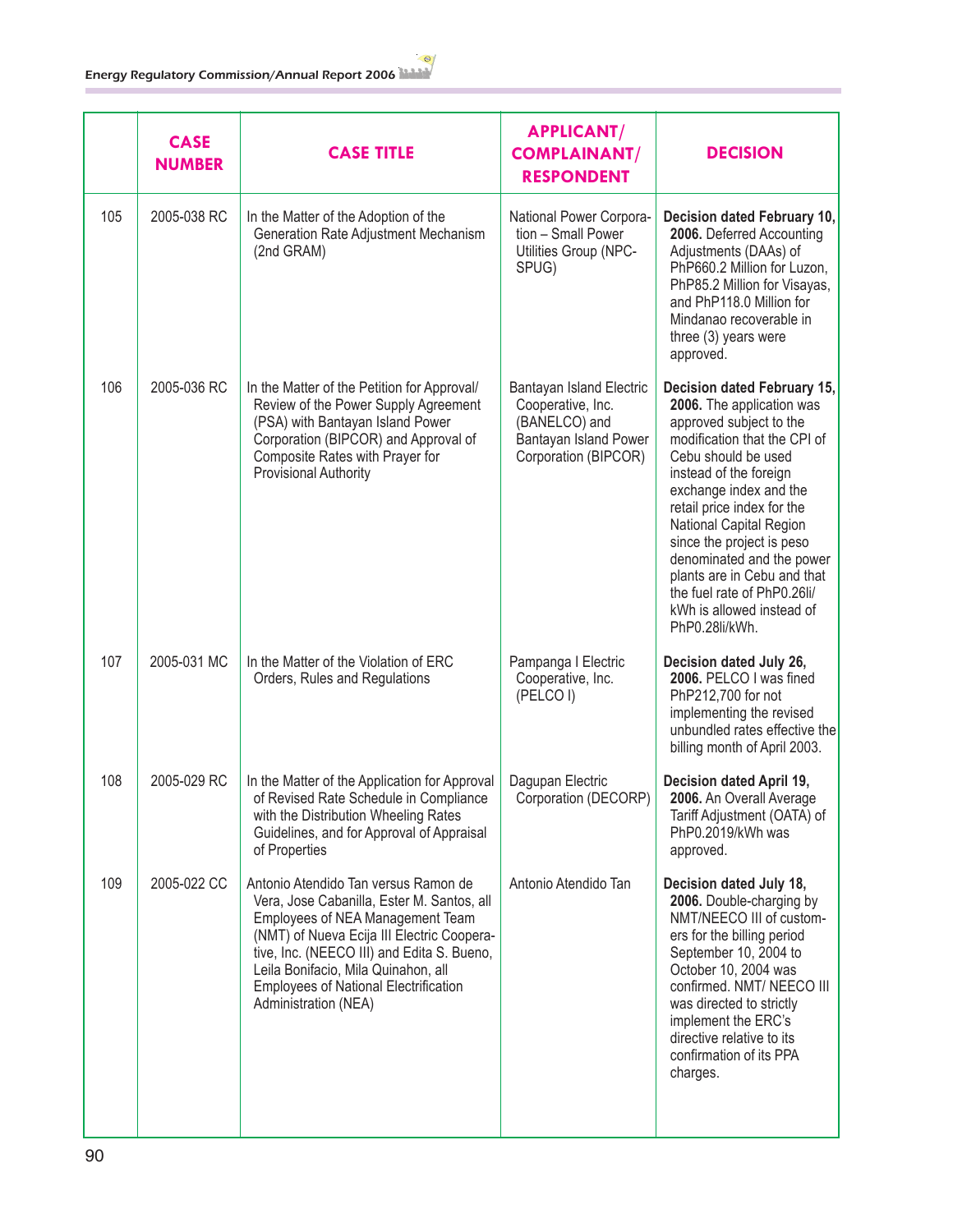|     | <b>CASE</b><br><b>NUMBER</b> | <b>CASE TITLE</b>                                                                                                                                                                                                                                                                                                                                             | <b>APPLICANT/</b><br><b>COMPLAINANT/</b><br><b>RESPONDENT</b>           | <b>DECISION</b>                                                                                                                                                                                                                                     |
|-----|------------------------------|---------------------------------------------------------------------------------------------------------------------------------------------------------------------------------------------------------------------------------------------------------------------------------------------------------------------------------------------------------------|-------------------------------------------------------------------------|-----------------------------------------------------------------------------------------------------------------------------------------------------------------------------------------------------------------------------------------------------|
| 110 | 2005-019 RC                  | In the Matter of the Application for<br>Approval of the Electric Sales Agreement<br>(ESA) as Amended by the Memorandum<br>of Clarification on the Renewable Energy<br>Sales Agreement Between Ilocos Norte<br>Electric Cooperative, Inc. (INEC) and<br>Northwind Power Development Corpora-<br>tion, with Prayer for the Issuance of<br>Provisional Authority | <b>Ilocos Norte Electric</b><br>Cooperative, Inc.<br>(INEC)             | Decision dated February 22,<br>2006. The application was<br>approved. In case the NPC<br>rate is no longer applicable,<br>they may renegotiate,<br>subject to ERC approval, the<br>pricing scheme to reflect the<br>true cost of generation.        |
| 111 | 2005 - 017 RC                | In the Matter of the Petition for the<br>Availment of the Environmental Charge/<br>Share from the Universal Charge for the<br>Rehabilitation and Management of<br>Watershed Areas with Prayer for<br><b>Provisional Authority</b>                                                                                                                             | National Power Corpora-<br>tion (NPC)                                   | Decision dated April 11,<br>2006. The Consolidated<br>Watershed Management<br>Program for Availment of<br>Environmental Charge under<br>Republic Act No. 9136 (CY<br>2003-2005) was approved.                                                       |
| 112 | $2004 - 78$                  | In the Matter of the Petition for the<br>Availment of the Environmental Charge/<br>Share from the Universal Charge for the<br>Rehabilitation and Management of<br>Watershed Areas with Prayer for<br><b>Provisional Authority</b>                                                                                                                             |                                                                         | NPC was allowed to avail<br>PhP182 Million and given<br>flexibility to use funds for<br>unforeseen but necessary<br>projects in the course of its<br>watershed management<br>operations.                                                            |
| 113 | $2003 - 186$                 | In the Matter of the Petition for the<br>Availment of the Environmental Charge/<br>Share from the Universal Charge for the<br>Rehabilitation and Management of<br><b>Watershed Areas</b>                                                                                                                                                                      |                                                                         |                                                                                                                                                                                                                                                     |
| 114 | 2005-016 RC                  | In the Matter of the Application for<br>Approval of the Renewal of the Electric<br>Power Supply Agreement (EPSA)<br>Entered into by and Between Hydro<br>Electric Development Corporation and<br>San Fernando Electric Light and Power<br>Company, with Prayer for Provisional<br>Authority                                                                   | San Fernando Electric<br>Light and Power<br>Company, Inc.<br>(SFELAPCO) | Decision dated July 4, 2006.<br>The application was<br>approved subject to the<br>limitation that the penalty for<br>late payment of power bills<br>and other costs due to<br>operational inefficiencies<br>shall not be passed on to<br>consumers. |
| 115 | 2005-013 RC                  | In the Matter of the Petition for Approval of<br>the Inclusion to AKELCO's Retail Rate of<br>Cost from the 5MW and 12.5MW Electric<br>Power Purchase Agreements (EPPA) as<br>Amended, with Mirant Global Corporation<br>(MIRANT)                                                                                                                              | Aklan Electric Coopera-<br>tive, Inc. (AKELCO)                          | Decision dated August 2,<br>2006. The EPPAs were<br>approved subject to the base<br>rate of PhP2.4375/kWh, the<br>Operation and Maintenance<br>component of which shall be<br>adjusted based on the<br>Consumer Price Index (CPI).                  |
| 116 | 2005-014 RC                  | In the Matter of the Application for<br>Authority to Implement/Charge the Local<br>Franchise Tax Rate in the Cities of<br>Parañaque, Malolos, and Trece Martires,                                                                                                                                                                                             | Manila Electric Company<br>(MERALCO)                                    | Decision dated February 1,<br>2006. The application was<br>approved subject to the<br>conditions that the Distribu                                                                                                                                  |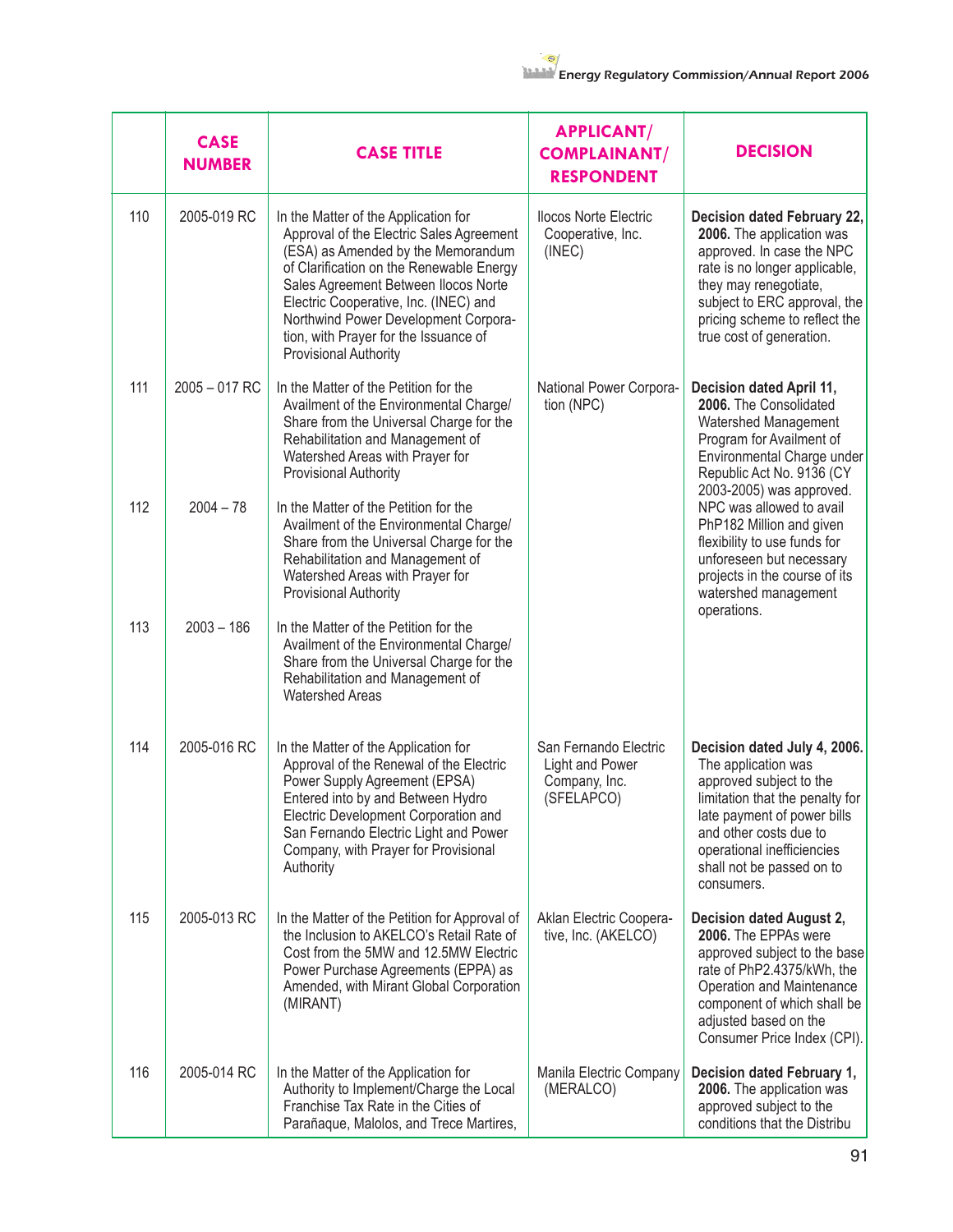|     | <b>CASE</b><br><b>NUMBER</b> | <b>CASE TITLE</b>                                                                                                                                                                                                                                                                                 | <b>APPLICANT/</b><br><b>COMPLAINANT/</b><br><b>RESPONDENT</b> | <b>DECISION</b>                                                                                                                                                                                                                                                                                                                                                                                                                            |
|-----|------------------------------|---------------------------------------------------------------------------------------------------------------------------------------------------------------------------------------------------------------------------------------------------------------------------------------------------|---------------------------------------------------------------|--------------------------------------------------------------------------------------------------------------------------------------------------------------------------------------------------------------------------------------------------------------------------------------------------------------------------------------------------------------------------------------------------------------------------------------------|
|     |                              | and in the Province of Cavite, with Prayer<br>for Provisional Authority                                                                                                                                                                                                                           |                                                               | tion Charge should be the<br>basis of computing the Local<br>Franchise Tax (LFT), that in<br>the meantime, the Tax<br>Recovery Adjustment Cost<br>(TRAC) formula shall be<br>used, and that MERALCO<br>shall submit a proposed<br>recovery period for the LFT<br>arrearages.                                                                                                                                                               |
| 117 | 2005-010 RC                  | In the Matter of the Application for Approval<br>of the (a) Renewal of Electricity Purchase<br>Agreement and (b) Extended Electricity<br>Purchase Agreement (EPA) Entered into<br>by and Between Angeles Electric<br>Corporation and Angeles Power Inc., with<br>Prayer for Provisional Authority | Angeles Electric<br>Corporation (AEC)                         | Decision dated February 22,<br>2006. The application was<br>approved with modification<br>to the effect that the Ceiling<br>Rates provision of both<br>contracts be limited to the<br>Time-of-Use rates imposed<br>by the NPC and the<br>TRANSCO wheeling rates.<br>In case the NPC rate is no<br>longer applicable, they may<br>renegotiate, subject to ERC<br>approval, the pricing scheme<br>to reflect the true cost of<br>generation. |
| 118 | 2005-002 RC                  | In the Matter of the Application for Approval<br>of the Electric Power Supply Agreement<br>Between Davao Light and Power<br>Company, Inc. (DLPC) and Hydro Electric<br>Development Corporation, with Prayer for<br><b>Provisional Authority</b>                                                   | Davao Light and Power<br>Company, Inc. (DLPC)                 | Decision dated February 13,<br>2006. The application was<br>approved. In case the NPC<br>rate is no longer applicable,<br>they may renegotiate,<br>subject to ERC approval, the<br>pricing scheme to reflect the<br>true cost of generation.                                                                                                                                                                                               |
| 119 | 2005-001 RC                  | In the Matter of the Application for Approval<br>of the Renewal of the Electric Power<br>Supply Agreement Between Davao Light<br>and Power Company, Inc. (DLPC) and<br>Hydro Electric Development Corporation,<br>with Prayer for Provisional Authority                                           | Davao Light and Power<br>Company, Inc. (DLPC)                 | Decision dated February 13,<br>2006. The application was<br>approved. In case the NPC<br>rate is no longer applicable,<br>they may renegotiate,<br>subject to ERC approval, the<br>pricing scheme to reflect the<br>true cost of generation.                                                                                                                                                                                               |
| 120 | $2004 - 475$                 | In the Matter of the Application for Authority<br>to Construct and Maintain a 34KM, 69 KV<br>Line from San Francisco to Talacogon,<br>Agusan del Sur with Prayer for Provi-<br>sional Authority                                                                                                   | Agusan del Sur Electric<br>Cooperative, Inc.<br>(AGELCO)      | Decision dated May 18,<br>2006. The application was<br>approved. A temporary<br>permit fee in the amount of<br>PhP434,929.50 was<br>imposed.                                                                                                                                                                                                                                                                                               |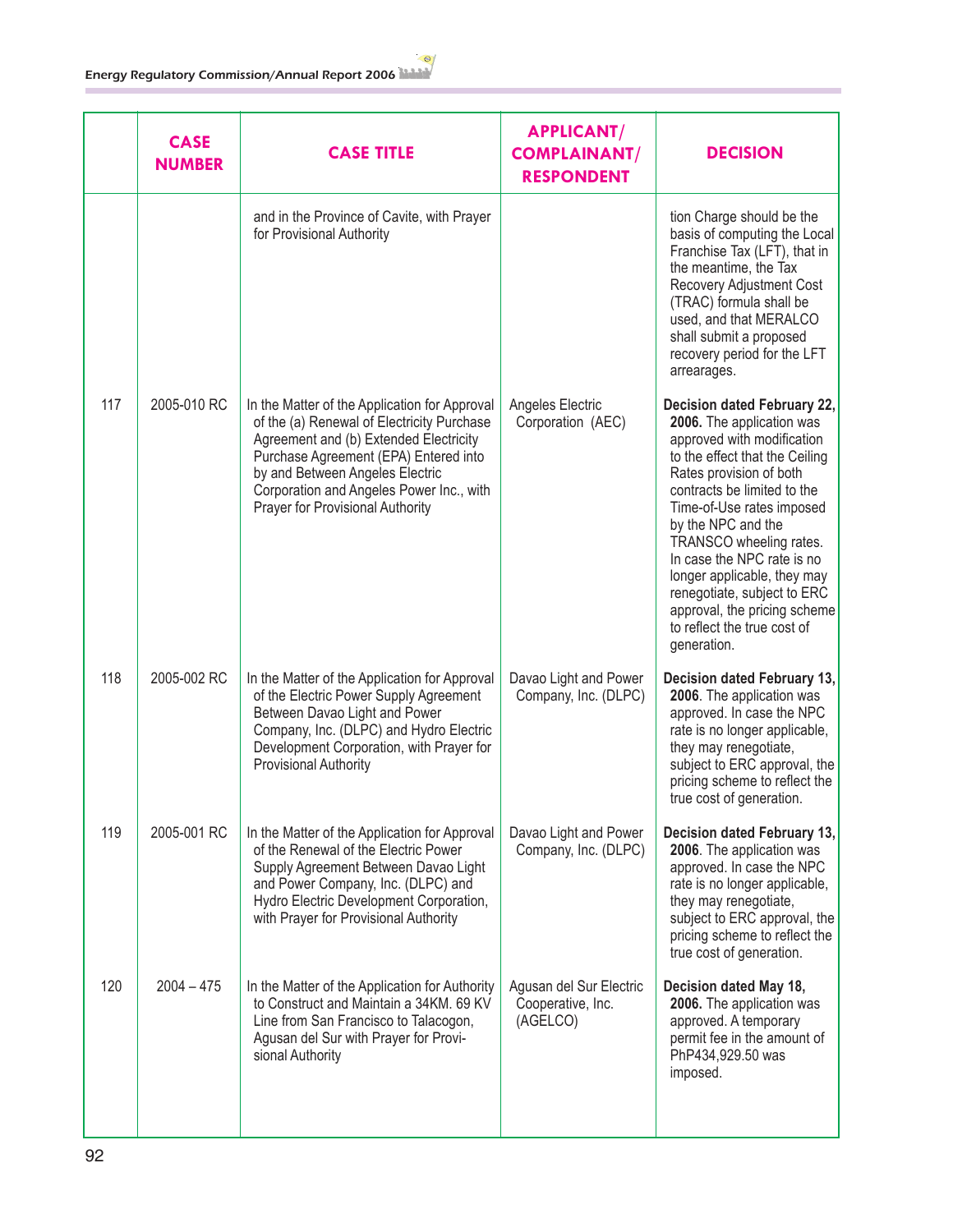|     | <b>CASE</b><br><b>NUMBER</b> | <b>CASE TITLE</b>                                                                                                                                                                                                                                                                                  | <b>APPLICANT/</b><br><b>COMPLAINANT/</b><br><b>RESPONDENT</b>                 | <b>DECISION</b>                                                                                                                                                                                                                                                                                                                                              |
|-----|------------------------------|----------------------------------------------------------------------------------------------------------------------------------------------------------------------------------------------------------------------------------------------------------------------------------------------------|-------------------------------------------------------------------------------|--------------------------------------------------------------------------------------------------------------------------------------------------------------------------------------------------------------------------------------------------------------------------------------------------------------------------------------------------------------|
| 121 | 2004-449                     | In the Matter of the Application for the<br>Approval of a Subsidized/Approved<br>[Formerly Termed "Socially-Acceptable"]<br>Generation Rate (SAGR) and Corre-<br>sponding Universal Charge Missionary<br>Electrification Subsidy (UC-ME Subsidy)<br>for Fourteen (14) First Wave NPC-SPUG<br>Areas | National Power Corpora-<br>tion-Small Power<br>Utilities Group (NPC-<br>SPUG) | <b>Decision dated December</b><br>16, 2005. For the Luzon<br>island groups included in the<br>14 First Wave NPC-SPUG<br>areas, a uniform increase in<br>the SAGR of PhP1.934/kWh<br>were approved except in<br>Masbate wherein only<br>PhP1.4103/kWh increase in<br>SAGR was approved. No<br>increase was approved for<br>the Visayas and Mindanao<br>areas. |
| 122 | 2004-436                     | In the Matter of the Application for<br>Authority to Install, Construct and<br>Maintain Proposed Major Projects for<br>Year 2004, with Prayer for Provisional<br>Authority                                                                                                                         | Angeles Electric<br>Corporation (AEC)                                         | Decision dated February 20,<br>2006. The application for<br>the installation, construction,<br>and maintenance of 69kV<br>transmission lines, primary<br>lines (13.8 kV) and second-<br>ary lines (220 kV), and the<br>expansion of the Calibu<br>substation was approved. A<br>permit fee of PhP637,258.30<br>was imposed.                                  |
| 123 | 2004-427                     | In the Matter of the Petition for Approval of<br>the Supplemental Agreement Between<br>VECO and Toledo Power Corporation<br>with Prayer for Issuance of Provisional<br>Authority                                                                                                                   | Visayan Electric<br>Company, Inc. (VECO)                                      | Decision dated February 20,<br>2006. The applications were<br>approved. The Provisional<br>Authority previously issued<br>was made permanent.                                                                                                                                                                                                                |
| 124 | 2004-01                      | In the Matter of the Petition for Approval/<br>Review of the Amended and Restated<br>Electric Power Purchase Agreement with<br>Toledo Power Company with Prayer for<br><b>Issuance of Provisional Authority</b>                                                                                    |                                                                               |                                                                                                                                                                                                                                                                                                                                                              |
| 125 | $2004 - 396$                 | In the Matter of the Application for the<br>Issuance of Certificate of Public Conve-<br>nience an Necessity for the Operation of<br>Electric Service in San Pablo City,<br>Province of Laguna, with Prayer for<br><b>Provisional Authority</b>                                                     | Manila Electric Company<br>(MERALCO)                                          | Decision dated March 23,<br>2006. The CPCNs applied<br>for were issued. The<br>provisional authority granted<br>on December 6, 2004 was<br>made permanent and made<br>effective until June 28, 2028                                                                                                                                                          |
| 126 | $2004 - 395$                 | In the Matter of the Application for the<br>Issuance of Certificate of Public Conve-<br>nience and Necessity for the Operation of<br>Electric Service in the Municipality of<br>Tiaong, Province of Quezon, with Prayer<br>for Provisional Authority                                               |                                                                               | as provided in MERALCO's<br>approved franchise.                                                                                                                                                                                                                                                                                                              |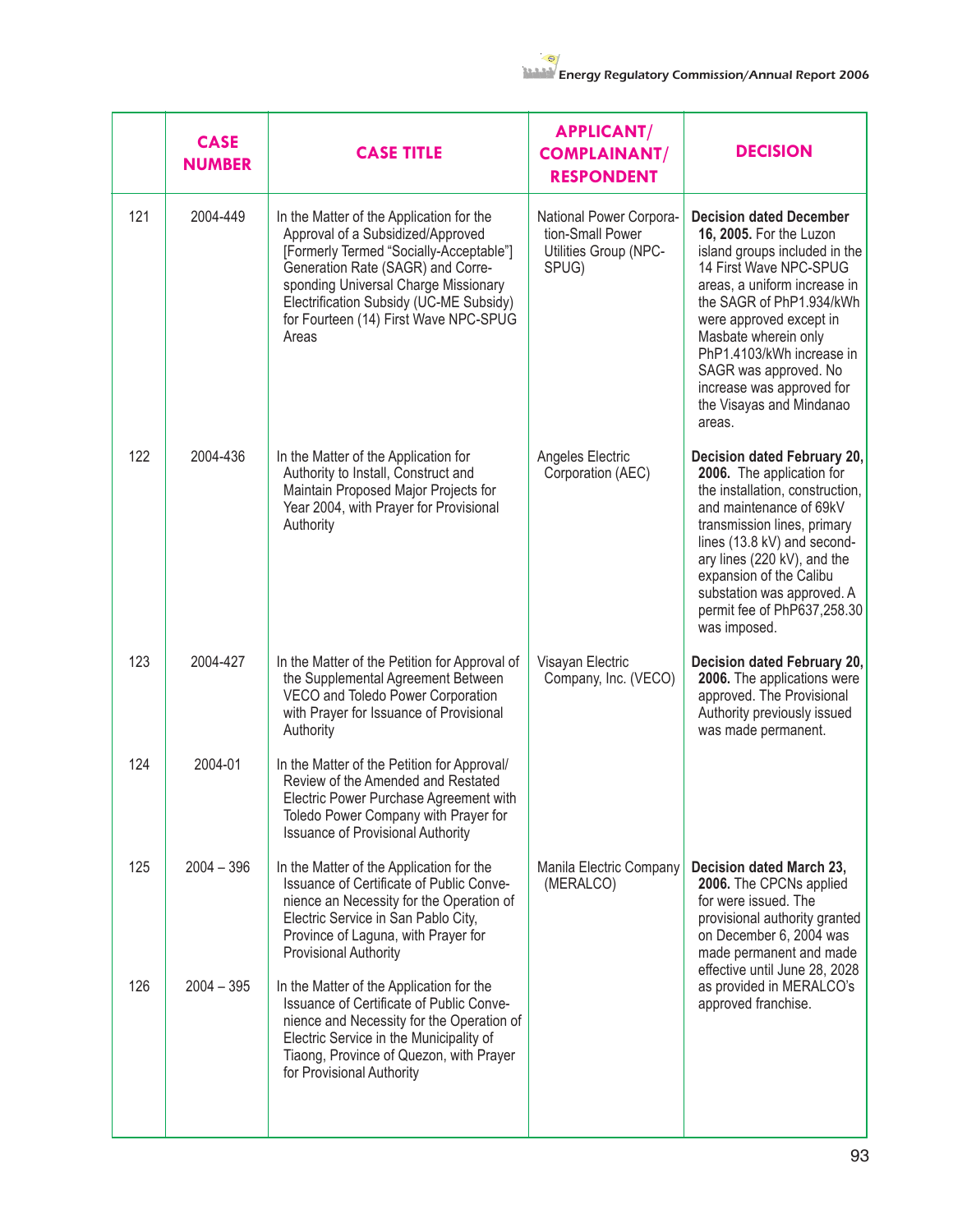|            | <b>CASE</b><br><b>NUMBER</b> | <b>CASE TITLE</b>                                                                                                                                                                                                                                                                                                                                                                                                                                                                                                                                                                                                                                                                                                                                                                                                                               | <b>APPLICANT/</b><br><b>COMPLAINANT/</b><br><b>RESPONDENT</b> | <b>DECISION</b>                                                                                                                                                                                                                                                                                                                                                                                                                                                                                                                                                                                                                                                                                                                                                                                                              |
|------------|------------------------------|-------------------------------------------------------------------------------------------------------------------------------------------------------------------------------------------------------------------------------------------------------------------------------------------------------------------------------------------------------------------------------------------------------------------------------------------------------------------------------------------------------------------------------------------------------------------------------------------------------------------------------------------------------------------------------------------------------------------------------------------------------------------------------------------------------------------------------------------------|---------------------------------------------------------------|------------------------------------------------------------------------------------------------------------------------------------------------------------------------------------------------------------------------------------------------------------------------------------------------------------------------------------------------------------------------------------------------------------------------------------------------------------------------------------------------------------------------------------------------------------------------------------------------------------------------------------------------------------------------------------------------------------------------------------------------------------------------------------------------------------------------------|
| 127<br>128 | 2004-383<br>2004-252         | In the Matter of Violation of ERC Orders,<br>Rules and Regulations (Construction of<br>37 projects without ERC approval in<br>violation of Sec. 9(d) of R.A. No. 9136)                                                                                                                                                                                                                                                                                                                                                                                                                                                                                                                                                                                                                                                                          | National Transmission<br>Corporation<br>(TRANSCO)             | <b>Decision dated March</b><br>1,2006. Six (6) of the 37<br>projects were excluded as<br>these were executed by<br>IPPs. TRANSCO was fined<br>PhP 9.44 M.                                                                                                                                                                                                                                                                                                                                                                                                                                                                                                                                                                                                                                                                    |
| 129        | 2004-376                     | In the Matter of the Application for Authority<br>to Convey Property by Exchange for the<br>Establishment of Substation in Carmelray<br>Industrial Park, Canlubang, Calamba City,<br>Laguna with Prayer for Provisional<br>Authority                                                                                                                                                                                                                                                                                                                                                                                                                                                                                                                                                                                                            | Manila Electric Company<br>(MERALCO)                          | Decision dated August 24,<br>2006. The application was<br>approved subject to the<br>limitation that the subject lot<br>should not be included as<br>part of the rate base as it<br>was acquired through                                                                                                                                                                                                                                                                                                                                                                                                                                                                                                                                                                                                                     |
| 130        | 2001-622                     | In the Matter of the Application for Authority<br>to Convey Property by Exchange for the<br><b>Establishment of Substations</b>                                                                                                                                                                                                                                                                                                                                                                                                                                                                                                                                                                                                                                                                                                                 |                                                               | donation.                                                                                                                                                                                                                                                                                                                                                                                                                                                                                                                                                                                                                                                                                                                                                                                                                    |
| 131        | 2004-295                     | In the Matter of the Application for Approval<br>of the Memorandum of Understanding<br>(MOU) Between and Among Manila<br>Electric Company (MERALCO),<br>Sunpower Philippines Mfg. Ltd.<br>(SUNPOWER), National Transmission<br>Corporation (TRANSCO), National Power<br>Corporation (NPC) and Mirant Energy<br>Corporation (MIRANT); The Agreement<br>for the Sale of Electric Energy Between<br>MERALCO and SUNPOWER (ASEE);<br>The Electric Power Purchase Agreement<br>Between MERALCO and MIRANT (PPA);<br>Amendment/Supplement to NPC -<br>MERALCO Contract for Supply of<br>Electricity; Transmission Service Agree-<br>ment Between MERALCO and TRANSCO<br>(TSA); and the Protocol on NPC and<br>Mirant Generation Dispatch for the<br><b>Electricity Requirement of Sunpower</b><br>(PROTOCOL) with Prayer for Provisional<br>Authority | Manila Electric Company<br>(MERALCO)                          | Decision dated March 1,<br>2006. The Agreement for the<br>Sale of Electricity Energy<br>between MERALCO and<br>SUNPOWER, the Electric<br>Power Purchase Agreement<br>between MERALCO and<br>MIRANT, the Amendment/<br>Supplement to NPC<br><b>MERALCO Contract for</b><br>Supply of Electricity, the<br><b>Transmission Service</b><br>Agreement between<br>MERALCO and TRANSCO,<br>and the Protocol on NPC<br>and MIRANT Generation<br>Dispatch for the Electricity<br>Requirements of<br>SUNPOWER were ap-<br>proved. SUNPOWER, on the<br>other hand, was not<br>exempted from the Inter-<br><b>Class and Lifeline Rate</b><br>subsidies, nor was it allowed<br>to fix the Universal Charge.<br>MERALCO was enjoined to<br>pass on to customers a<br>system loss in excess of<br>1.5% resulting from the said<br>contract. |
| 132        | 2004-180                     | In the Matter of the Application to Charge<br>Royalty Fee to Directly-Connected<br><b>Customers of the National Power</b><br>Corporation                                                                                                                                                                                                                                                                                                                                                                                                                                                                                                                                                                                                                                                                                                        | Albay Electric Coopera-<br>tive, Inc. (ALECO)                 | Decision dated July 26,<br>2006. The application was<br>dismissed for lack of<br>jurisdiction since an                                                                                                                                                                                                                                                                                                                                                                                                                                                                                                                                                                                                                                                                                                                       |

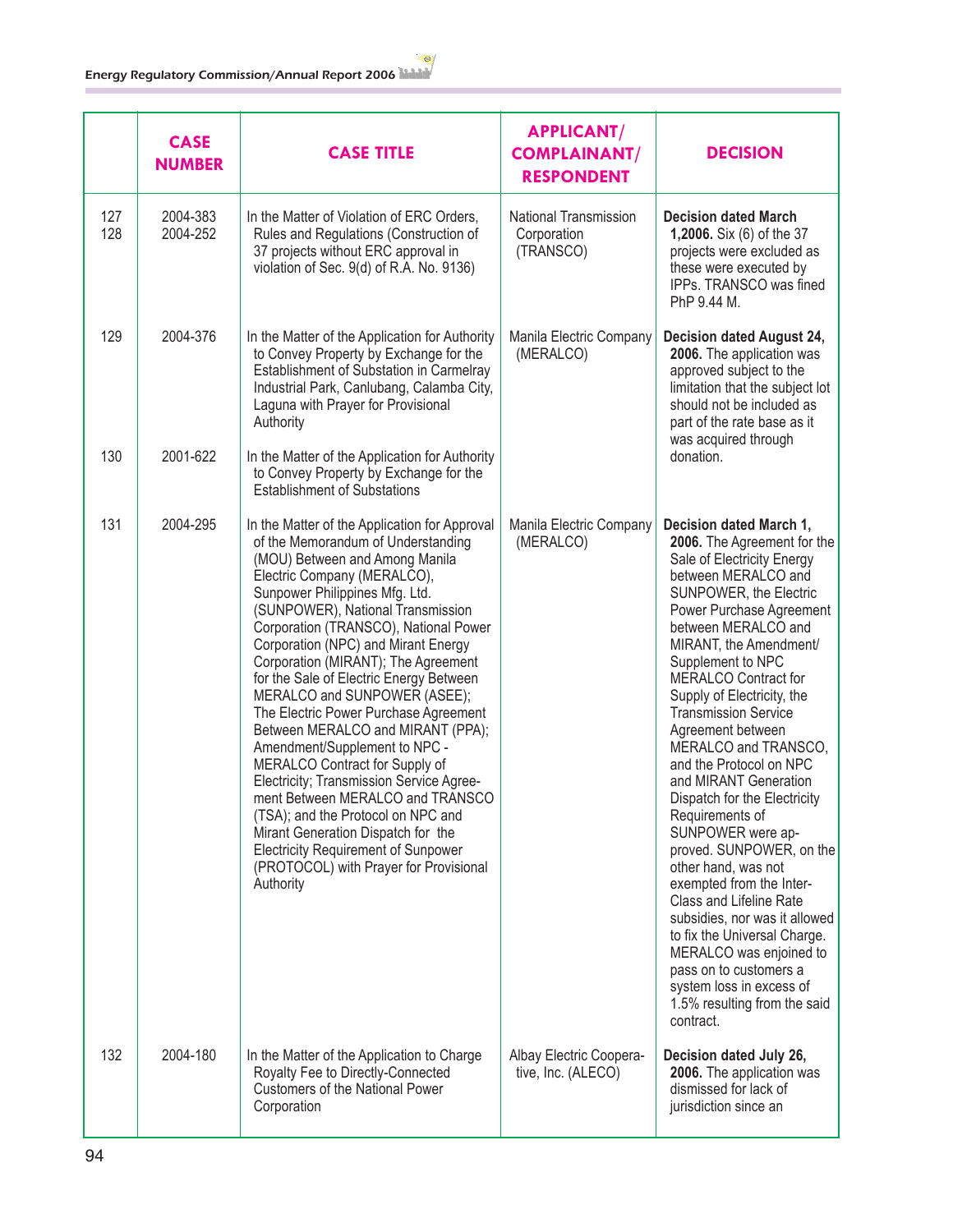|     | <b>CASE</b><br><b>NUMBER</b> | <b>CASE TITLE</b>                                                                                                                                                                                                                                                                                                         | <b>APPLICANT/</b><br><b>COMPLAINANT/</b><br><b>RESPONDENT</b>           | <b>DECISION</b>                                                                                                                                                                                                                                        |
|-----|------------------------------|---------------------------------------------------------------------------------------------------------------------------------------------------------------------------------------------------------------------------------------------------------------------------------------------------------------------------|-------------------------------------------------------------------------|--------------------------------------------------------------------------------------------------------------------------------------------------------------------------------------------------------------------------------------------------------|
|     |                              |                                                                                                                                                                                                                                                                                                                           |                                                                         | unauthorized person filed<br>the same.                                                                                                                                                                                                                 |
| 133 | $2004 - 162$                 | In the Matter of the Application for the<br>Issuance of Certificate of Public Conve-<br>nience and Necessity for the Operation of<br>Electric Service in the Municipality of<br>Maripipi with Prayer for Provisional<br>Authority                                                                                         | Maripipi Multi-Purpose<br>Cooperative, Inc.<br>(MMPC)                   | Decision dated March 8,<br>2006. The application was<br>approved. A CPCN is issued<br>effective September 3, 2003<br>to September 2, 2028.                                                                                                             |
| 134 | 2004-145                     | In the Matter of the Application for the<br>Approval of the Sale of Various<br>Subtransmission Assets within the<br>Franchise Area of Cabanatuan Electric<br>Corporation (CELCOR)                                                                                                                                         | <b>National Transmission</b><br>Corporation<br>(TRANSCO)                | Decision dated May 24,<br>2006. The sale of the<br>Cabanatuan-CELCOR 69kV<br>sub-transmission line for a<br>net price of<br>PhP11,161,446.44 was<br>approved.                                                                                          |
| 135 | $2004 - 102$                 | In the Matter of the Application for the<br>Approval of the Sale of Various<br>Subtransmision Lines/Assets within the<br>Franchise Area of San Fernando Electric<br>Light and Power Company, Inc.<br>(SFELAPCO)                                                                                                           | San Fernando Electric<br>Light and Power<br>Company, Inc.<br>(SFELAPCO) | Decision dated March 15,<br>2006. The sale of the<br>Mexico-SFELAPCO<br>(Magdalena and SMC) and<br>Mexico-Elegant lines to<br>SFELAPCO at a net price of<br>PhP12,632,438.42 was<br>approved.                                                          |
| 136 | $2004 - 74$                  | In the Matter of the Application for the<br>Approval of the Amendments to the<br>Power Purchase Agreements Between<br>(a) First Gas Power Corporation (STA.<br>RITA) and Manila Electric Company, and<br>(b) FGP Corporation (San Lorenzo) and<br>Manila Electric Company with Prayer for<br><b>Provisional Authority</b> | Manila Electric Company<br>(MERALCO)                                    | Decision dated May 31,<br>2006. The application was<br>approved. MERALCO is<br>directed to pass on to its<br>customers whatever<br>discounts it may derive from<br>the effects of this approval.                                                       |
| 137 | 2004-10                      | In the Matter of the Application for<br>Authority to Withdraw from the Service<br>the Equipment and/or Machineries<br>Installed at Lucban Substation Located in<br>Lucban, Province of Quezon with Prayer<br>for Provisional Authority                                                                                    | Manila Electric Company<br>(MERALCO)                                    | Decision dated July 26,<br>2006. The retirement of the<br>equipment and machineries<br>at the Lucban Substation<br>was approved since the<br>Tayabas Substation can<br>adequately service the area<br>even in the absence of the<br>Lucban Substation. |
| 138 | 2003-557                     | In the Matter of the Application for<br>Authority to Secure a Thirty Million Five<br>Hundred Thousand (PhP 30,500,000.00)<br>Peso Loan with the Union Bank of the<br>Philippines, with Prayer for Provisional<br>Authority                                                                                                | Cotabato Light and<br>Power Company, Inc.<br>(CLPC)                     | <b>Decision dated September</b><br>14, 2006. The loan, intended<br>for the capital and other<br>pertinent expenditures<br>needed for the moderniza-<br>tion and rehabilitation of<br>CLPC's distribution system,<br>was approved.                      |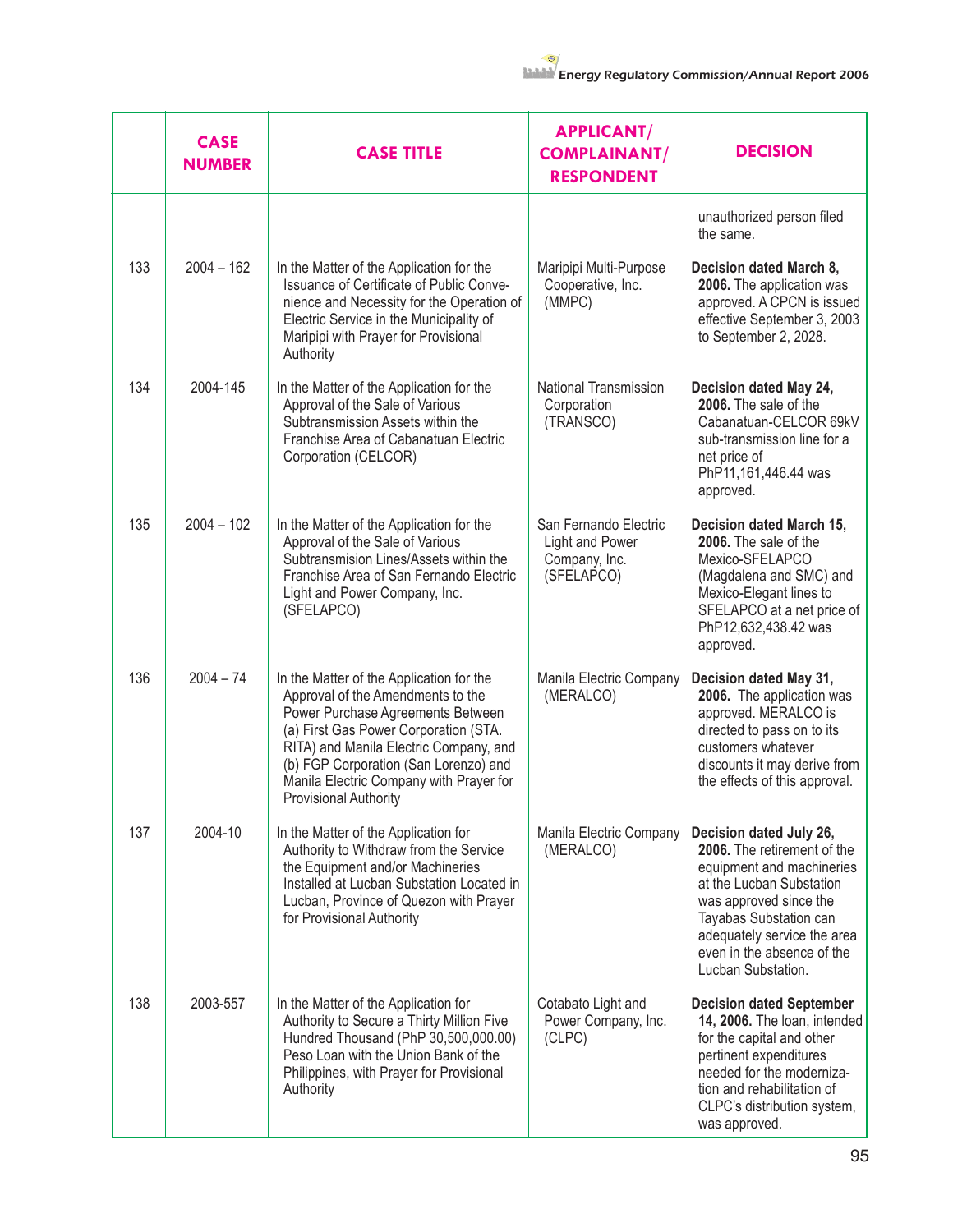|     | <b>CASE</b><br><b>NUMBER</b> | <b>CASE TITLE</b>                                                                                                                                                                                                                   | <b>APPLICANT/</b><br><b>COMPLAINANT/</b><br><b>RESPONDENT</b>                 | <b>DECISION</b>                                                                                                                                                                                                                                                                                                                                                                     |
|-----|------------------------------|-------------------------------------------------------------------------------------------------------------------------------------------------------------------------------------------------------------------------------------|-------------------------------------------------------------------------------|-------------------------------------------------------------------------------------------------------------------------------------------------------------------------------------------------------------------------------------------------------------------------------------------------------------------------------------------------------------------------------------|
| 139 | 2003-524                     | In the Matter of the Reclassification of<br>Tongonan-PASAR Transmission Lines<br>from Sub-transmission to Transmission<br>Asset                                                                                                     | Philippine Associated<br>Smelting and Refining<br>Corporation (PASAR)         | Decision dated April 26,<br>2006. The classification of<br>the 3.4 km-138kV lines from<br>the Isabel Substation to the<br>PASAR Substation as sub-<br>transmission assets were<br>retained while that of the 35<br>km - 138kV lines from<br>Tongonan to Isabel Substa-<br>tion, including the<br>Switchyard in Mahayag,<br>Isabel, Leyte were classified<br>as transmission assets. |
| 140 | 2003-424                     | In the Matter of the Petition for the<br>Availments from Universal Charge the<br>Share for Missionary Electrification                                                                                                               | National Power Corpora-<br>tion-Small Power<br>Utilities Group (NPC-<br>SPUG) | Decision dated February 28,<br>2006. The provisional<br>authority was made<br>permanent. An annual<br>release of PhP1.34 B from<br>the UC-ME was authorized<br>for the missionary electrifica-<br>tion program for the years<br>2005-2008.                                                                                                                                          |
| 141 | 2003-400                     | In the Matter of the Application for Approval<br>of a Reduction of Rates in Compliance<br>with Section 60 of Republic Act No. 9136<br>and Executive Order No. 119 with Prayer<br>for Provisional Authority                          | Siasi Electric Coopera-<br>tive, Inc. (SIASELCO)                              | Decision dated March 1,<br>2006. The provisional<br>authority was made<br>permanent. The outstanding<br>loan condoned totaled<br>PhP5.3 M.                                                                                                                                                                                                                                          |
| 142 | 2003-305                     | In the Matter of the Application for Approval<br>of a Reduction of Rates in Compliance<br>with Section 60 of Republic Act No. 9136<br>and Executive Order No. 119 with Prayer<br>for Provisional Authority                          | Albay Electric Coopera-<br>tive, Inc. (ALECO)                                 | Decision dated January 3,<br>2006. The provisional<br>authority was made<br>permanent. The outstanding<br>loan condoned totaled<br>PhP298.9 M.                                                                                                                                                                                                                                      |
| 143 | 2003-282                     | In the Matter of the Application for Approval<br>of the Statement of Compliance and<br>Compliance Plan to the Philippine Grid<br>Code and the Philippine Distribution Code<br>Pursuant to the Provision of Republic Act<br>No. 9136 | Lanao del Norte Electric<br>Cooperative, Inc.<br>(LANECO)                     | Decision dated July 26,<br>2006. The Statement of<br>Compliance was approved.<br>The Compliance Plans with<br>a total estimated cost of<br>PhP16,370,000 are likewise<br>approved.                                                                                                                                                                                                  |
| 144 | 2003-276                     | In the Matter of the Application for Approval<br>of the Statement of Compliance and<br>Compliance Plan to the Philippine Grid<br>Code and the Philippine Distribution Code<br>Pursuant to the Provision of Republic Act<br>No. 9136 | <b>First Bukidnon Electric</b><br>Cooperative, Inc.<br>(FIBECO)               | Decision dated June 1,<br>2006. The Statement of<br>Compliance was approved.<br>The Compliance Plans with<br>a total estimated cost of<br>PhP6,520,916 are likewise<br>approved.                                                                                                                                                                                                    |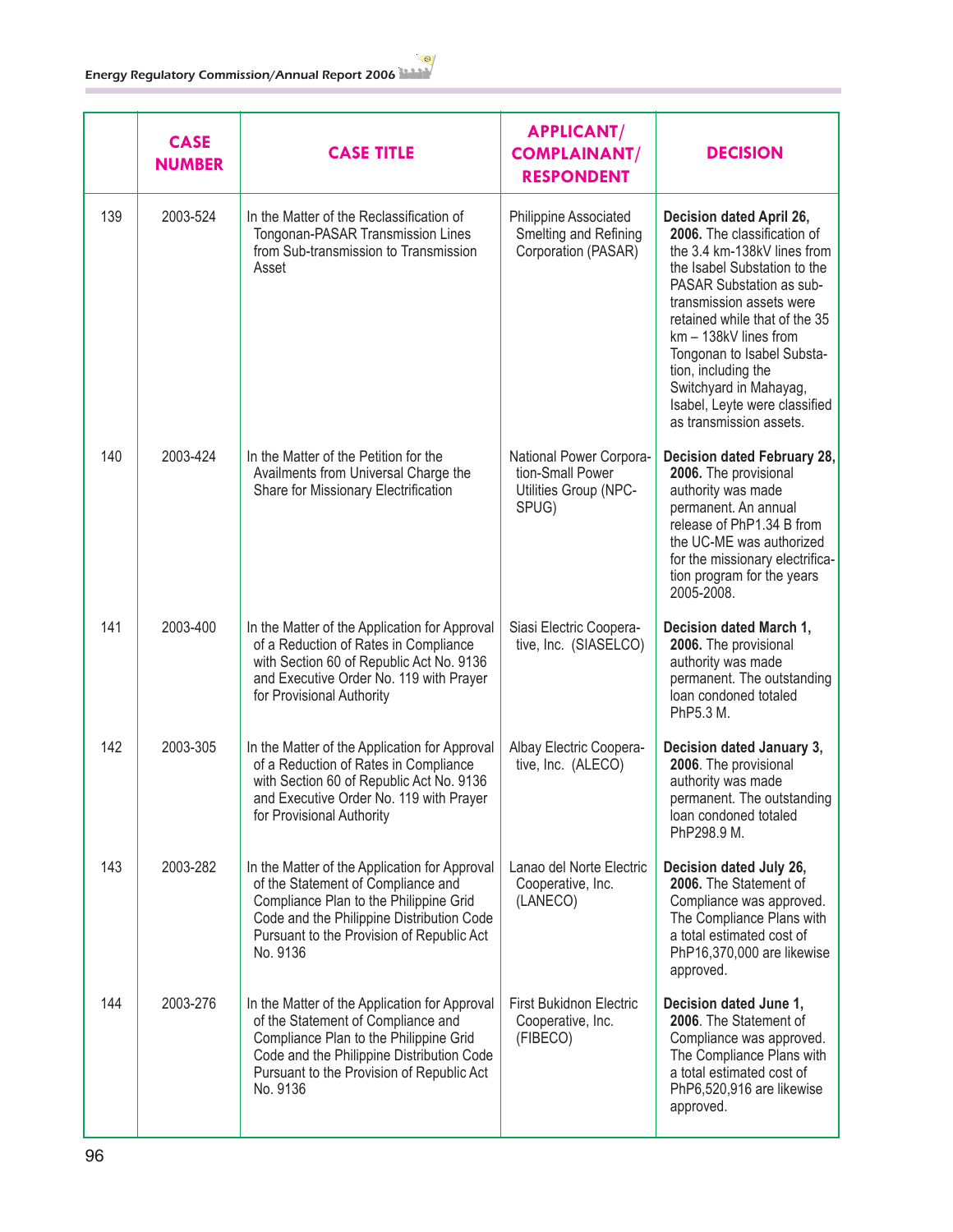|     | <b>CASE</b><br><b>NUMBER</b> | <b>CASE TITLE</b>                                                                                                                                                                                                                   | <b>APPLICANT/</b><br><b>COMPLAINANT/</b><br><b>RESPONDENT</b>                               | <b>DECISION</b>                                                                                                                                                                         |
|-----|------------------------------|-------------------------------------------------------------------------------------------------------------------------------------------------------------------------------------------------------------------------------------|---------------------------------------------------------------------------------------------|-----------------------------------------------------------------------------------------------------------------------------------------------------------------------------------------|
| 145 | 2003-266                     | In the Matter of the Application for<br>Approval of the Statement of Compliance<br>and Compliance Plan to the Philippine<br>Grid Code and the Philippine Distribution<br>Code Pursuant to the Provision of<br>Republic Act No. 9136 | <b>Camarines Sur II Electric</b><br>Cooperative, Inc.<br>(CASURECO II)                      | Decision dated May 31,<br>2006. The Statement of<br>Compliance was approved.<br>The Compliance Plans with<br>a total estimated cost of<br>PhP11,003,000 are likewise<br>approved.       |
| 146 | 2003-265                     | In the Matter of the Application for<br>Approval of the Statement of Compliance<br>and Compliance Plan to the Philippine<br>Grid Code and the Philippine Distribution<br>Code Pursuant to the Provision of<br>Republic Act No. 9136 | <b>Camarines Sur I Electric</b><br>Cooperative, Inc.<br>(CASURECO I)                        | Decision dated August 16,<br>2006. The Statement of<br>Compliance was approved.<br>The Compliance Plans with<br>a total estimated cost of<br>PhP14,908,250 are likewise<br>approved.    |
| 147 | 2003-257                     | In the Matter of the Application for<br>Approval of the Statement of Compliance<br>and Compliance Plan to the Philippine<br>Grid Code and the Philippine Distribution<br>Code Pursuant to the Provision of<br>Republic Act No. 9136 | Marinduque Electric<br>Cooperative, Inc.<br>(MARELCO)                                       | Decision dated June 1,<br>2006. The Statement of<br>Compliance was approved.<br>The Compliance Plans with<br>a total estimated cost of<br>PhP2,053,500 are likewise<br>approved.        |
| 148 | 2003-253                     | In the Matter of the Application for<br>Approval of the Statement of Compliance<br>and Compliance Plan to the Philippine<br>Grid Code and the Philippine Distribution<br>Code Pursuant to the Provisions of R.A.<br>9136            | Aurora Electric Coopera-<br>tive, Inc. (AURELCO)                                            | Decision dated June 14,<br>2006. The Statement of<br>Compliance was approved.<br>The Compliance Plans with<br>a total estimated cost of<br>PhP9,882,000 are likewise<br>approved.       |
| 149 | 2003-250                     | In the Matter of the Application for<br>Approval of the Statement of Compliance<br>and Compliance Plan to the Philippine<br>Grid Code and the Philippine Distribution<br>Code Pursuant to the Provision of<br>Republic Act No. 9136 | Don Orestes Romualdez<br>or Leyte I Electric<br>Cooperative, Inc.<br>(DORELCO/<br>LEYECO I) | Decision dated June 1,<br>2006. The Statement of<br>Compliance was approved.<br>The Compliance Plans with<br>a total estimated cost of<br>PhP16,298,400 are likewise<br>approved.       |
| 150 | 2003-246                     | In the Matter of the Application for<br>Approval of the Statement of Compliance<br>and Compliance Plan to the Philippine<br>Grid Code and the Philippine Distribution<br>Code Pursuant to the Provision of<br>Republic Act No. 9136 | South Cotabato II<br>Electric Cooperative,<br>Inc. (SOCOTECO II)                            | Decision dated August 14,<br>2006. The Statement of<br>Compliance was approved.<br>The Compliance Plans with<br>a total estimated cost of<br>PhP27,973,126.30 are<br>likewise approved. |
| 151 | 2003-244                     | In the Matter of the Application for<br>Approval of the Statement of Compliance<br>and Compliance Plan to the Philippine<br>Grid Code and the Philippine Distribution<br>Code Pursuant to the Provision of<br>Republic Act No. 9136 | <b>Bohol II Electric</b><br>Cooperative, Inc.<br>(BOHECO II)                                | <b>Decision dated August 24,</b><br>2006. The Statement of<br>Compliance was approved.<br>The Compliance Plans with<br>a total estimated cost of<br>PhP10,065,000 are likewise          |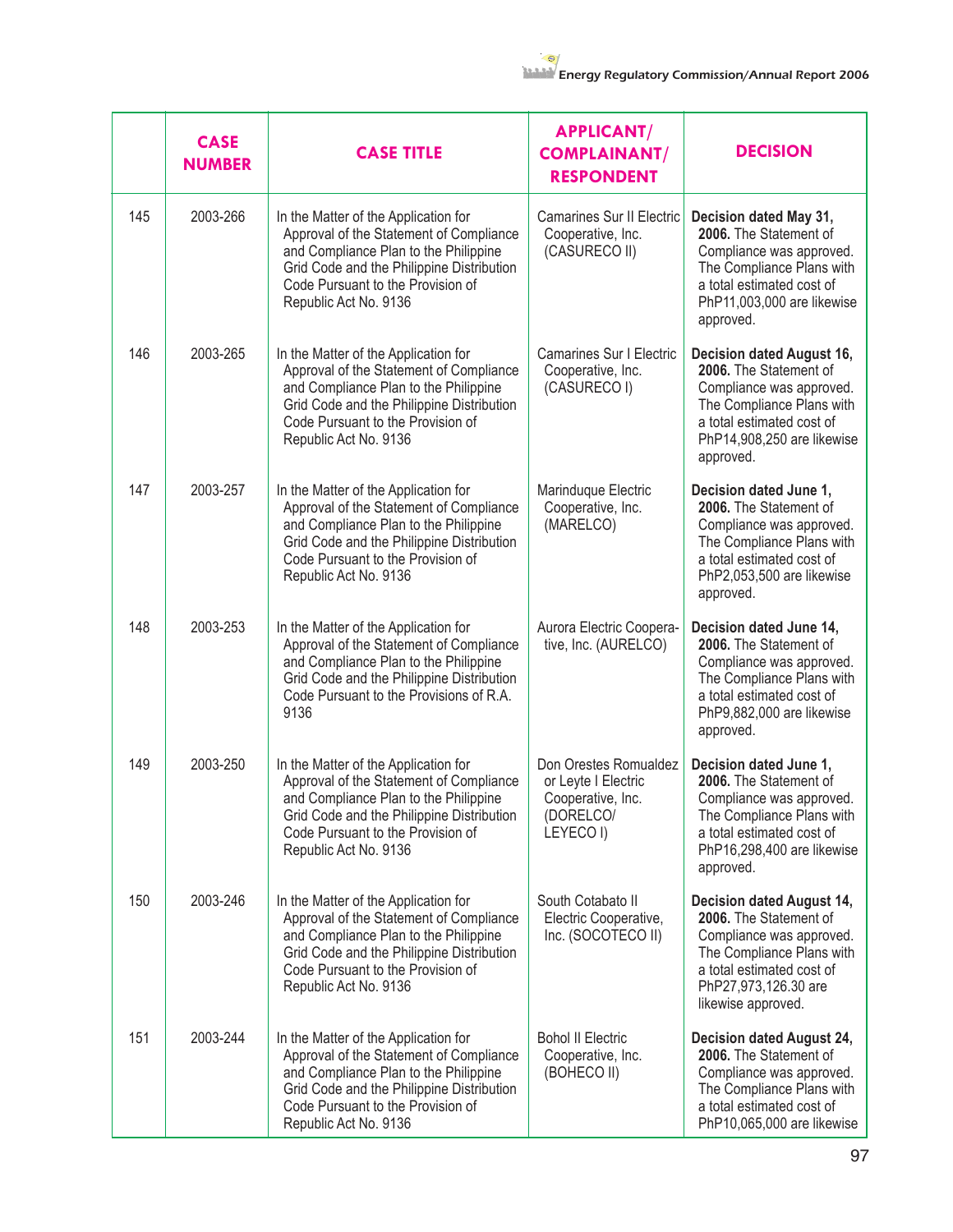|     | <b>CASE</b><br><b>NUMBER</b> | <b>CASE TITLE</b>                                                                                                                                                                                                                   | <b>APPLICANT/</b><br><b>COMPLAINANT/</b><br><b>RESPONDENT</b> | <b>DECISION</b>                                                                                                                                                                            |
|-----|------------------------------|-------------------------------------------------------------------------------------------------------------------------------------------------------------------------------------------------------------------------------------|---------------------------------------------------------------|--------------------------------------------------------------------------------------------------------------------------------------------------------------------------------------------|
|     |                              |                                                                                                                                                                                                                                     |                                                               | approved.                                                                                                                                                                                  |
| 152 | 2003-243                     | In the Matter of the Application for Approval<br>of the Statement of Compliance and<br>Compliance Plan to the Philippine Grid<br>Code and the Philippine Distribution Code<br>Pursuant to the Provision of Republic Act<br>No. 9136 | <b>Bohol I Electric Coopera-</b><br>tive, Inc. (BOHECO I)     | <b>Decision dated August 14,</b><br>2006. The Statement of<br>Compliance was approved.<br>The Compliance Plans with<br>a total estimated cost of<br>PhP5,092,900 are likewise<br>approved. |
| 153 | 2003-237                     | In the Matter of the Application for Approval<br>of the Statement of Compliance and<br>Compliance Plan to the Philippine Grid<br>Code and the Philippine Distribution Code<br>Pursuant to the Provisions of R.A. 9136               | Quirino Electric Coop-<br>erative, Inc.<br>(QUIRELCO)         | Decision dated June 14,<br>2006. The Statement of<br>Compliance was approved.<br>The Compliance Plans with<br>a total estimated cost of<br>PhP2,221,335.20 are<br>likewise approved.       |
| 154 | 2003-221                     | In the Matter of the Application for Approval<br>of the Statement of Compliance and<br>Compliance Plan to the Philippine Grid<br>Code and the Philippine Distribution Code<br>Pursuant to the Provision of Republic Act<br>No. 9136 | Negros Occidental<br>Electric Cooperative,<br>Inc. (NOCECO)   | Decision dated August 16,<br>2006. The Statement of<br>Compliance was approved.<br>The Compliance Plans with<br>a total estimated cost of<br>PhP26,726,000 are likewise<br>approved.       |
| 155 | 2003-217                     | In the Matter of the Application for Approval<br>of the Statement of Compliance and<br>Compliance Plan to the Philippine Grid<br>Code and the Philippine Distribution Code<br>Pursuant to the Provision of Republic Act<br>No. 9136 | Iloilo I Electric Coopera-<br>tive, Inc. (ILECO I)            | Decision dated August 14,<br>2006. The Statement of<br>Compliance was approved.<br>The Compliance Plans with<br>a total estimated cost of<br>PhP8,899,530.25 are<br>likewise approved.     |
| 156 | 2003-216                     | In the Matter of the Application for Approval<br>of the Statement of Compliance and<br>Compliance Plan to the Philippine Grid<br>Code and the Philippine Distribution Code<br>Pursuant to the Provision of Republic Act<br>No. 9136 | Guimaras Electric<br>Cooperative, Inc.<br>(GUIMELCO)          | Decision dated June 1,<br>2006. The Statement of<br>Compliance was approved.<br>The Compliance Plans with<br>a total estimated cost of<br>PhP5,939,866 are likewise<br>approved.           |
| 157 | 2003-191                     | In the Matter of the Application for Approval<br>of the Statement of Compliance and<br>Compliance Plan to the Philippine Grid<br>Code and the Philippine Distribution Code<br>Pursuant to the Provision of Republic Act<br>No. 9136 | Panay Electric Com-<br>pany, Inc. (PENELCO)                   | Decision dated June 14,<br>2006. The Statement of<br>Compliance was approved.<br>The Compliance Plans with<br>a total estimated cost of<br>PhP818,500 are likewise<br>approved.            |
| 158 | 2003-162                     | In the Matter of the Application for Approval<br>of the Statement of Compliance and<br>Compliance Plan to the Philippine Grid<br>Code and the Philippine Distribution Code                                                          | Agusan del Sur Electric<br>Cooperative, Inc.<br>(ASELCO)      | Decision dated August 16,<br>2006. The Statement of<br>Compliance was approved.<br>The Compliance Plans with                                                                               |

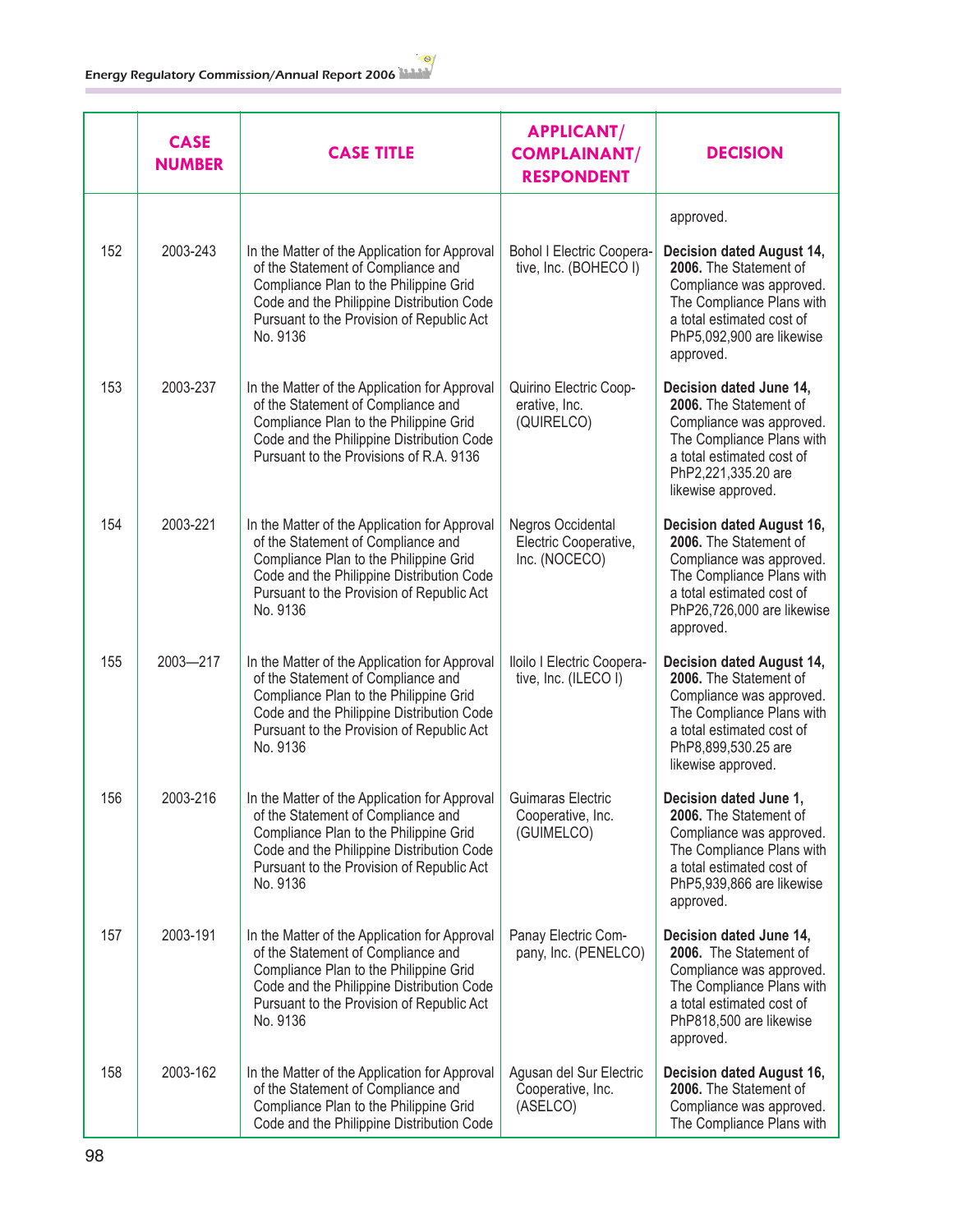|                                                                           | <b>CASE</b><br><b>NUMBER</b>                                                                                                                                                 | <b>CASE TITLE</b>                                                                                                                                                                                                                                                                                                                                                 | <b>APPLICANT/</b><br><b>COMPLAINANT/</b><br><b>RESPONDENT</b>          | <b>DECISION</b>                                                                                                                                                                                                               |
|---------------------------------------------------------------------------|------------------------------------------------------------------------------------------------------------------------------------------------------------------------------|-------------------------------------------------------------------------------------------------------------------------------------------------------------------------------------------------------------------------------------------------------------------------------------------------------------------------------------------------------------------|------------------------------------------------------------------------|-------------------------------------------------------------------------------------------------------------------------------------------------------------------------------------------------------------------------------|
|                                                                           |                                                                                                                                                                              | Pursuant to the Provision of Republic Act<br>No. 9136                                                                                                                                                                                                                                                                                                             |                                                                        | a total estimated cost of<br>PhP2,772,545 are likewise<br>approved.                                                                                                                                                           |
| 159                                                                       | 2003-159                                                                                                                                                                     | In the Matter of the Application for<br>Approval of a Reduction of Rates in<br>Compliance with Section 60 of Republic<br>Act No. 9136 and Executive Order No.<br>119 with Prayer for Provisional Authority                                                                                                                                                        | Guimaras Electric<br>Cooperative, Inc.<br>(GUIMELCO)                   | Decision dated February 13,<br>2006. The provisional<br>authority was made<br>permanent. The outstanding<br>loan condoned totaled<br>PhP102.82 M.                                                                             |
| 160                                                                       | 2003-145                                                                                                                                                                     | In the Matter of the Application for<br>Approval of a Reduction of Rates in<br>Compliance with Section 60 of Republic<br>Act No. 9136 and Executive Order No.<br>119 with Prayer for Provisional Authority                                                                                                                                                        | Dinagat Island Electric<br>Cooperative, Inc.<br>(DIELCO)               | <b>Decision dated September</b><br>4, 2006. The provisional<br>authority was made<br>permanent. The outstanding<br>loan condoned totaled<br>PhP8.79 Million.                                                                  |
| 161<br>162<br>163<br>164<br>165<br>166<br>167<br>168<br>169<br>170<br>171 | $2003 - 139$<br>$2003 - 138$<br>$2003 - 137$<br>$2003 - 136$<br>$2003 - 135$<br>$2003 - 134$<br>$2003 - 133$<br>$2003 - 132$<br>$2003 - 131$<br>$2003 - 130$<br>$2003 - 129$ | In the Matter of the Application for the<br>Issuance of Certificate of Public Conve-<br>nience and Necessity for the Operation of<br>Electric Service in the following Cities and<br>Municipalities: Malabon, Manila, Pasay,<br>Mandaluyong, Quezon, Caloocan,<br>Makati, Parañaque, Las Piñas, Navotas<br>and San Juan, with Prayer for Provisional<br>Authority | Manila Electric Company<br>(MERALCO)                                   | Decision dated March 23,<br>2006. The provisional<br>authority granted to<br>MERALCO on March 24,<br>2003 was made permanent<br>effective from June 28, 2003<br>to June 27, 2028 as<br>provided in its approved<br>franchise. |
| 172                                                                       | 2003-94                                                                                                                                                                      | In the Matter of the Application for<br>Approval of a Reduction of Rates in<br>Compliance with Section 60 of Republic<br>Act No. 9136 and Executive Order No.<br>119 with Prayer for Provisional Authority                                                                                                                                                        | Negros Oriental II<br>Electric Cooperative,<br>Inc. (NORECO II)        | Decision dated February 13,<br>2006. The provisional<br>authority was made<br>permanent. The outstanding<br>loan condoned totaled<br>PhP105.5 M.                                                                              |
| 173                                                                       | 2003-82                                                                                                                                                                      | In the Matter of the Application for<br>Approval of a Reduction of Rates in<br>Compliance with Section 60 of Republic<br>Act No. 9136 and Executive Order No.<br>119 with Prayer for Provisional Authority                                                                                                                                                        | <b>Camarines Sur II Electric</b><br>Cooperative, Inc.<br>(CASURECO II) | Decision dated March 1,<br>2006. The provisional<br>authority was made<br>permanent. The outstanding<br>loan condoned totaled<br>PhP278.5 M.                                                                                  |
| 174                                                                       | 2003-81                                                                                                                                                                      | In the Matter of the Application for<br>Approval of the Statement of Compliance<br>and Compliance Plan to the Philippine<br>Grid Code and the Philippine Distribution<br>Code Pursuant to the Provision of<br>Republic Act No. 9136                                                                                                                               | Davao Oriental Electric<br>Cooperative, Inc.<br>(DORECO)               | Decision dated May 31,<br>2006. The Statement of<br>Compliance was approved.<br>The Compliance Plans with<br>a total estimated cost of<br>PhP4,166,880 are likewise<br>approved.                                              |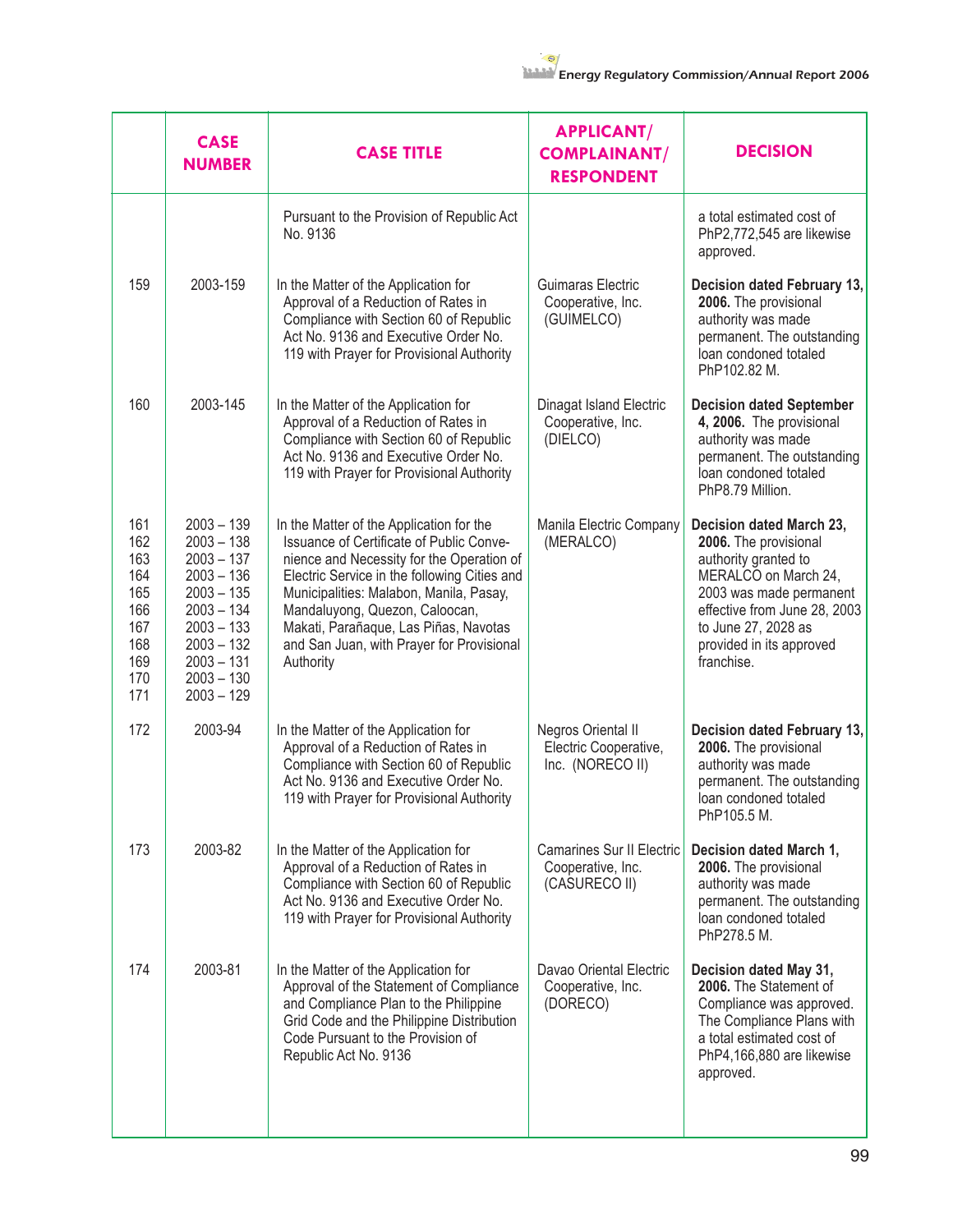|     | <b>CASE</b><br><b>NUMBER</b> | <b>CASE TITLE</b>                                                                                                                                                                                                                   | <b>APPLICANT/</b><br><b>COMPLAINANT/</b><br><b>RESPONDENT</b>                                                                                                                                                                                                                                                                                                                                                                   | <b>DECISION</b>                                                                                                                                                                                                                                                        |
|-----|------------------------------|-------------------------------------------------------------------------------------------------------------------------------------------------------------------------------------------------------------------------------------|---------------------------------------------------------------------------------------------------------------------------------------------------------------------------------------------------------------------------------------------------------------------------------------------------------------------------------------------------------------------------------------------------------------------------------|------------------------------------------------------------------------------------------------------------------------------------------------------------------------------------------------------------------------------------------------------------------------|
| 175 | 2003-65                      | In the Matter of the Application for Approval<br>of a Reduction of Rates in Compliance<br>with Section 60 of Republic Act No. 9136<br>and Executive Order No. 119 with Prayer<br>for Provisional Authority                          | Panay I Electric<br>Cooperative, Inc.<br>(PANELCOI)                                                                                                                                                                                                                                                                                                                                                                             | Decision dated April 19,<br>2006. The provisional<br>authority was made<br>permanent. The outstanding<br>loan condoned totaled<br>PhP215.2 M.                                                                                                                          |
| 176 | 2003-37                      | In the Matter of the Application for Approval<br>of the Statement of Compliance and<br>Compliance Plan to the Philippine Grid<br>Code and the Philippine Distribution Code<br>Pursuant to the Provisions of R.A. 9136               | Davao del Norte Electric<br>Cooperative, Inc.<br>(DANECO)                                                                                                                                                                                                                                                                                                                                                                       | Decision dated June 14,<br>2006. The Statement of<br>Compliance was approved.<br>The Compliance Plans with<br>a total estimated cost of<br>PhP44,168,600 are likewise<br>approved.                                                                                     |
| 177 | 2003-33                      | In the Matter of the Omnibus Application<br>for Approval of a Reduction of Rates in<br>Compliance with Section 60 of Republic<br>Act No. 9136 and Executive Order No.<br>119 with Prayer for Provisional Authority                  | Nueva Ecija I Electric<br>Cooperative, Inc.<br>(NEECO I)/ Nueva<br>Ecija II Electric<br>Cooperative, Inc.<br>(NEECO II)/ Peninsula<br>Electric Cooperative,<br>Inc. (PENELCO)/ Tarlac<br>I Electric Cooperative,<br>Inc. (TARELCO I)/<br><b>Tarlac II Electric</b><br>Cooperative, Inc.<br>(TARELCO II)/<br>Zambales   Electric<br>Cooperative, Inc.<br>(ZAMECO I)/<br>Zambales II Electric<br>Cooperative, Inc.<br>(ZAMECO II) | <b>Partial Decision dated May</b><br>29, 2006. The provisional<br>authority was made<br>permanent. The outstanding<br>loan condoned totaled<br>PhP235 Million for NEECO I.<br>(The application of other<br>ECs were approved in a<br>Decision dated June 14,<br>2005). |
| 178 | 2003-17                      | In the Matter of the Application for Approval<br>of a Reduction of Rates in Compliance<br>with Section 60 of Republic Act No. 9136<br>and Executive Order No. 119 with Prayer<br>for Provisional Authority                          | Negros Occidental<br>Electric Cooperative,<br>Inc. (NOCECO)                                                                                                                                                                                                                                                                                                                                                                     | Decision dated February 27,<br>2006. The provisional<br>authority was made<br>permanent. The outstanding<br>loan condoned totaled<br>PhP181.05 M.                                                                                                                      |
| 179 | 2003-10                      | In the Matter of the Application for Approval<br>of the Statement of Compliance and<br>Compliance Plan to the Philippine Grid<br>Code and the Philippine Distribution Code<br>Pursuant to the Provision of Republic Act<br>No. 9136 | Davao del Sur Electric<br>Cooperative, Inc.<br>(DASURECO)                                                                                                                                                                                                                                                                                                                                                                       | Decision dated June 1,<br>2006. The Statement of<br>Compliance was approved.<br>The Compliance Plans with<br>a total estimated cost of<br>PhP16,970,000 are likewise<br>approved.                                                                                      |
| 180 | 2002-342                     | In the Matter of the Application for Approval<br>of a Reduction of Rates in Compliance<br>with Section 60 of Republic Act No. 9136                                                                                                  | Pampanga I Electric<br>Cooperative, Inc.<br>(PELCO I)/ Pampanga                                                                                                                                                                                                                                                                                                                                                                 | <b>Partial Decision dated</b><br>January 3, 2006. Except for<br>the application of PELCO I,                                                                                                                                                                            |

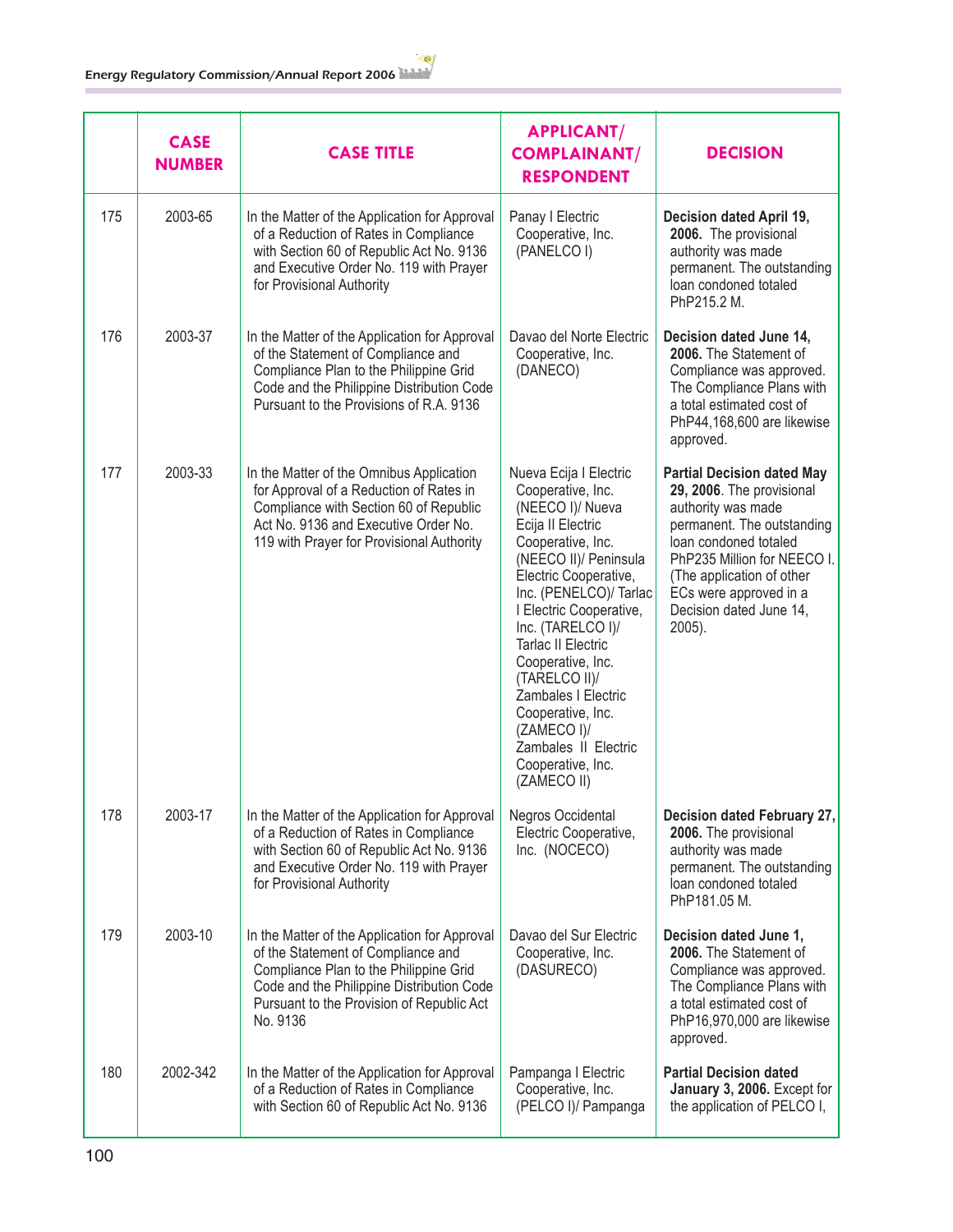|            | <b>CASE</b><br><b>NUMBER</b> | <b>CASE TITLE</b>                                                                                                                                                                                                                                            | <b>APPLICANT/</b><br><b>COMPLAINANT/</b><br><b>RESPONDENT</b>                                                                                                                         | <b>DECISION</b>                                                                                                                                                                                                                                                                                                                                                                   |
|------------|------------------------------|--------------------------------------------------------------------------------------------------------------------------------------------------------------------------------------------------------------------------------------------------------------|---------------------------------------------------------------------------------------------------------------------------------------------------------------------------------------|-----------------------------------------------------------------------------------------------------------------------------------------------------------------------------------------------------------------------------------------------------------------------------------------------------------------------------------------------------------------------------------|
|            |                              | and Executive Order No. 119 with Prayer<br>for Provisional Authority                                                                                                                                                                                         | Il Electric Cooperative,<br>Inc. (PELCO II)/<br>Pampanga III Electric<br>Cooperative, Inc.<br>(PELCO III)/ Pampanga<br><b>Rural Electric Service</b><br>Cooperative, Inc.<br>(PRESCO) | which has yet to be decided,<br>the provisional authorities<br>issued to the applicants<br>were made permanent. The<br>outstanding loan condoned<br>totaled PhP365.4 Million for<br>PELCO II, PhP183.9 Million<br>for PELCO III, and PhP37.2<br>Million for PRESCO.                                                                                                               |
| 181        | 2002-341                     | In the Matter of the Application for<br>Approval of the Statement of Compliance<br>and Compliance Plan to the Philippine<br>Grid Code and the Philippine Distribution<br>Code Pursuant to the Provision of<br>Republic Act No. 9136                          | Antique Electric<br>Cooperative, Inc.<br>(ANTECO)                                                                                                                                     | Decision dated August 15,<br>2006. The Statement of<br>Compliance was approved.<br>The Compliance Plans with<br>a total estimated cost of<br>PhP10,367,000 are likewise<br>approved.                                                                                                                                                                                              |
| 182        | 2002-28                      | In the Matter of the Application for<br>Approval of the Sound Value Appraisal of<br>Applicant's Properties                                                                                                                                                   | Visayan Electric<br>Company, Inc. (VECO)                                                                                                                                              | Decision dated March 8,<br>2006. The application was<br>approved with a Cost of<br>Reproduction New of<br>PhP4.54 Billion and Sound<br>Value of P2.45 Billion as of<br>August 9, 2001.                                                                                                                                                                                            |
| 183        | $2001 - 928$                 | In the Matter of the Application for<br>Approval of the Unbundled Rates<br>Pursuant to the Provisions of Republic<br>Act No. 9136                                                                                                                            | Dinagat Island Electric<br>Cooperative, Inc.<br>(DIELCO)                                                                                                                              | Decision dated February 15,<br>2006. An Overall Average<br>Tariff Adjustment (OATA) of<br>PhP0.1853/kWh was<br>approved.                                                                                                                                                                                                                                                          |
| 184<br>185 | 2001-84<br>22001-58          | In the Matter of the Petition for Authority<br>for the Inclusion of the Power Purchase<br>Agreement with Island Power Corporation<br>(IPC) in the Fuel and Purchased Power<br>Clause Adjustment (FPCA) with Prayer<br>for Provisional Authority              | National Power Corpora-<br>tion (NPC)                                                                                                                                                 | Decision dated June 28,<br>2006. The PPA was<br>approved subject to the<br>recoverable base energy of<br>PhP2.50 plus fuel cost<br>adjustment.                                                                                                                                                                                                                                    |
| 186        | $2001 - 816$                 | In the Matter of the Petition for Authority<br>for the Inclusion of the Power Purchase/<br>Energy Conversion Agreement of the San<br>Roque Multipurpose Project in the Fuel<br>and Purchase Power Adjustment (FPCA)<br>with Prayer for Provisional Authority | National Power Corpora-<br>tion (NPC)                                                                                                                                                 | Decision dated February 24,<br>2006. The petition was<br>approved but the rate is<br>pegged at the effective rate<br>of the Luzon Grid or the<br>purchased power cost under<br>the Agreement, whichever is<br>lower. Any amount in excess<br>of the PhP3.8299/kWh<br>(capacity fee for the San<br>Roque plant) shall be part of<br>the energy charge allowable<br>under the GRAM. |